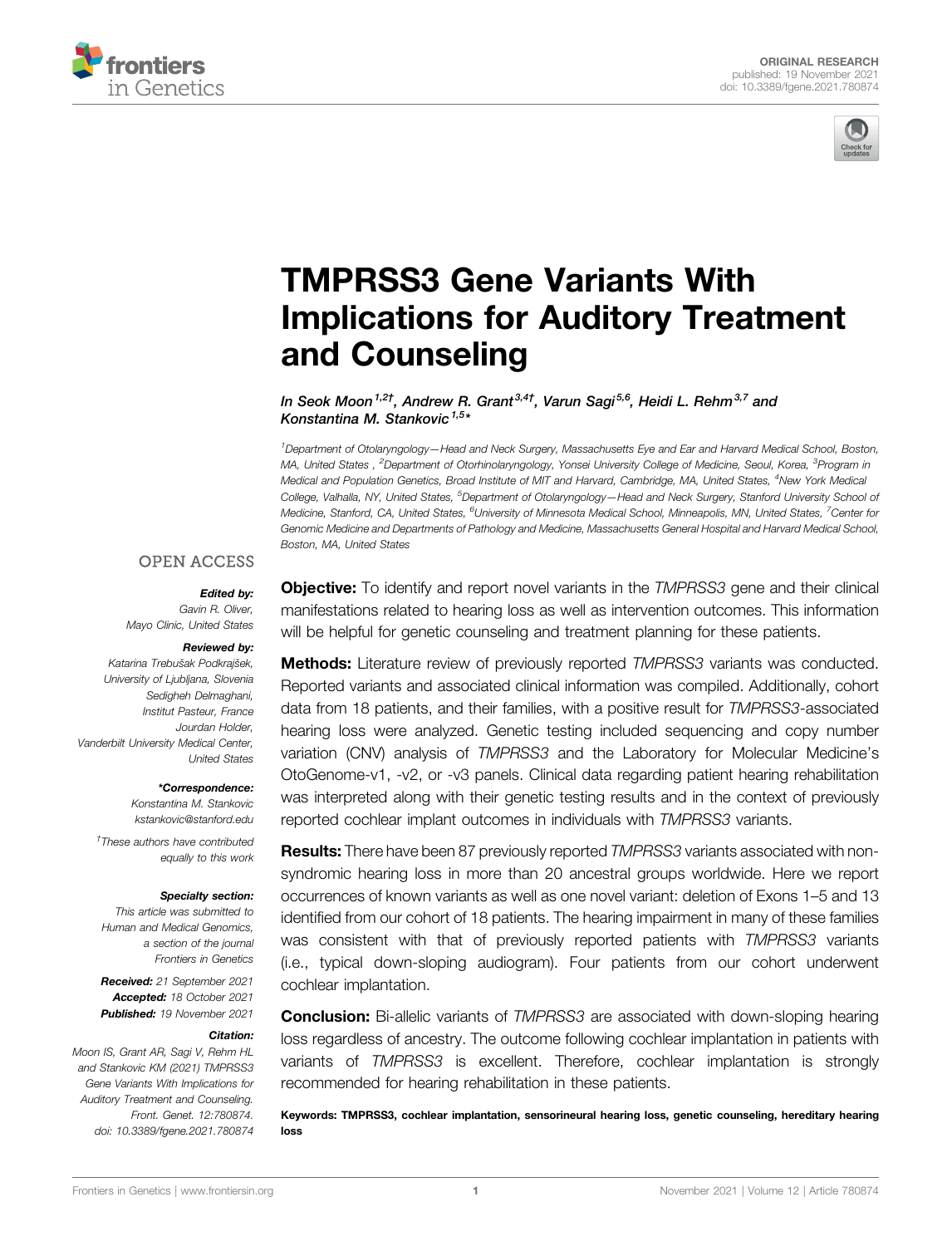# 1 INTRODUCTION

Autosomal recessive non-syndromic hearing loss (ARNSHL) is the most common form of hereditary hearing loss. It accounts for about 70–80% of congenital hereditary hearing loss. ARNSHL is an extremely heterogenous condition as more than 98 loci have been mapped and 77 causative genes have been identified to date ([http://hereditaryhearingloss.org/\)](http://hereditaryhearingloss.org/).

The TMPRSS3 gene encodes a type III transmembrane serine protease that is structurally defined by four functional domains: a transmembrane domain, low density lipoprotein receptor A domain, scavenger receptor cysteine rich domain, and a carboxyl terminal serine protease domain [\(Südhof et al., 1985;](#page-13-0) [van Driel et al., 1987;](#page-13-1) [Sarrias et al.,](#page-12-0) [2004;](#page-12-0) [Rawlings et al., 2010](#page-12-1)). The TMPRSS3 gene is expressed in inner hair cells, spiral ganglion neurons (SGNs), the stria vascularis, and cochlear aqueducts of fetal cochlea [\(Guipponi et al., 2002\)](#page-12-2). Four alternatively spliced transcripts have been described [\(DiStefano et al.,](#page-12-3) [2018\)](#page-12-3). The transmembrane serine protease 3 protein is thought to be involved in the development and maintenance of the inner ear, perilymph, endolymph and SGNs [\(Guipponi et al., 2002\)](#page-12-2). While the function of the TMPRSS3 gene in the auditory system is not fully understood, its alteration has been linked with non-syndromic genetic hearing loss [\(DiStefano et al., 2018](#page-12-3)).

The incidence of TMPRSS3-associated ARNSHL is variable amongst different ancestral backgrounds but TMPRSS3 is a significant contributor in some populations. Pathogenic TMPRSS3 variants account for 0.7% of Japanese ([Miyagawa et al.,](#page-12-4) [2015\)](#page-12-4), 3% of Pakistani [\(Ben-Yosef et al., 2001](#page-11-0)), 4.6% of Chinese [\(Gao](#page-12-5) [et al., 2017](#page-12-5)), 5–6% of Tunisian [\(Masmoudi et al., 2001](#page-12-6)), 5.9% of Korean ([Chung et al., 2014\)](#page-12-7), and 11% of Turkish [\(Wattenhofer et al.,](#page-13-2) [2005\)](#page-13-2) ARNSHL cases. However, this gene has been reported in less than 1% of non-syndromic genetic deafness in White individuals [\(Wattenhofer et al., 2002](#page-13-3)). In contrast, pathogenic variants in the GJB2 gene are found in up to 50% of patients with ARNSHL. Despite the relatively low proportion of ARNSHL cases attributed to TMPRSS3, the gene remains a prime candidate for post lingual progressive ARNHSL in North European populations once GJB2 variants are ruled out [\(Seligman et al., 2021\)](#page-12-8).

Patients with pathogenic variants in the TMPRSS3 gene have been described as having one of two discrete hearing phenotypes: severe, prelingual or progressive, post-lingual hearing loss. [Weegerink et al. \(2011\)](#page-13-4) proposed that the phenotypic outcome of hearing loss is dependent on the combination and severity of TMPRSS3 variants (i.e., mild or severe). They assert that having two "severe" pathogenic variants leads to profound deafness with prelingual onset (DFNB10), whereas a single 'severe' pathogenic variant in trans with a milder TMPRSS3 pathogenic variant yields an initially less severe, but progressive and post-lingual onset hearing loss (DFNB8) ([Weegerink et al., 2011](#page-13-4)). The TMPRSS3 gene encodes for a transmembrane serine protease which is expressed in SGNs ([Guipponi et al., 2002](#page-12-2)). Therefore, the differential hearing phenotype may reflect the extent of loss of protease activity from a given variant.

In this study, we compile previously reported TMPRSS3 variants and present a novel variant along with their associated hearing phenotypes. We also aggregate reported outcomes and present new findings regarding the therapeutic effects of cochlear implantation (CI) in patients with pathogenic TMPRSS3 variants. Together, this information may assist with genetic counseling and treatment planning for patients with TMPRSS3 variants.

# 2 METHODS

## 2.1 Review of the Literature

Literature databases were searched using different combinations of keywords such as "transmembrane serine protease 3," "TMPRSS3," "ear," "hearing loss," "non-syndromic hearing loss," and "cochlear implantation." The databases searched were PubMed, Google Scholar, and two selected gene database websites [\(https://](https://hereditaryhearingloss.org) [hereditaryhearingloss.org;](https://hereditaryhearingloss.org) [https://www.ncbi.nlm.nih.gov/clinvar/\)](https://www.ncbi.nlm.nih.gov/clinvar/). The titles and abstracts were screened using following inclusion criteria: 1) written in English, 2) dealing with non-syndromic hearing loss, and 3) reporting human data.

Based on the search strategy, 39 TMPRSS3-associated papers published from May 2000 to Aug 2021 were reviewed and summarized ([Figure 1](#page-2-0); [Table 1](#page-3-0)). Among those 39 studies, eleven studies described patients who underwent cochlear implantation ([Table 2](#page-7-0)).

Previously reported variants and their associated hearing phenotypes and clinical outcomes following CI, when available, were compiled. Additionally, our own cohort of patients was genetically screened as described below.

## 2.2 Cohort Description

Our study included genetic and phenotypic data from 18 patients and their family members (when available), who were largely White, though Family A was a consanguineous White Egyptian family, Family B was "mixed," and Families M and I were of Hispanic or Latino ethnicity. Of the patients with characterized hearing loss, the severity ranged from moderate to profound with some individuals experiencing congenital onset and others experiencing a childhood onset or an onset in the second decade of life. Patients were referred to the Laboratory for Molecular Medicine (LMM) at Mass General Brigham Personalized Medicine (Cambridge, MA, United States) from 2009 to 2017. Patients were referred from various clinics and hospitals across the United States. The LMM collected information pertinent to the nature of the hearing loss in the patients (if available) including family history of hearing loss and/ or disease, audiological testing, temporal bone CT/MRI results, and CI status. Further information was requested through physicians via the Mass General Brigham Human Research Committee's IRB protocol for the study of the genetics of hearing loss. Patients were selected based on whether they received a positive result for TMPRSS3-associated hearing loss with the intent of follow up of the outcome of CI, if received.

# 2.3 TMPRSS3 Screening and OtoGenome Next-Generation Sequencing Testing

Patient DNA was extracted from whole blood from patients who were referred to the LMM for hearing-loss genetic testing. Our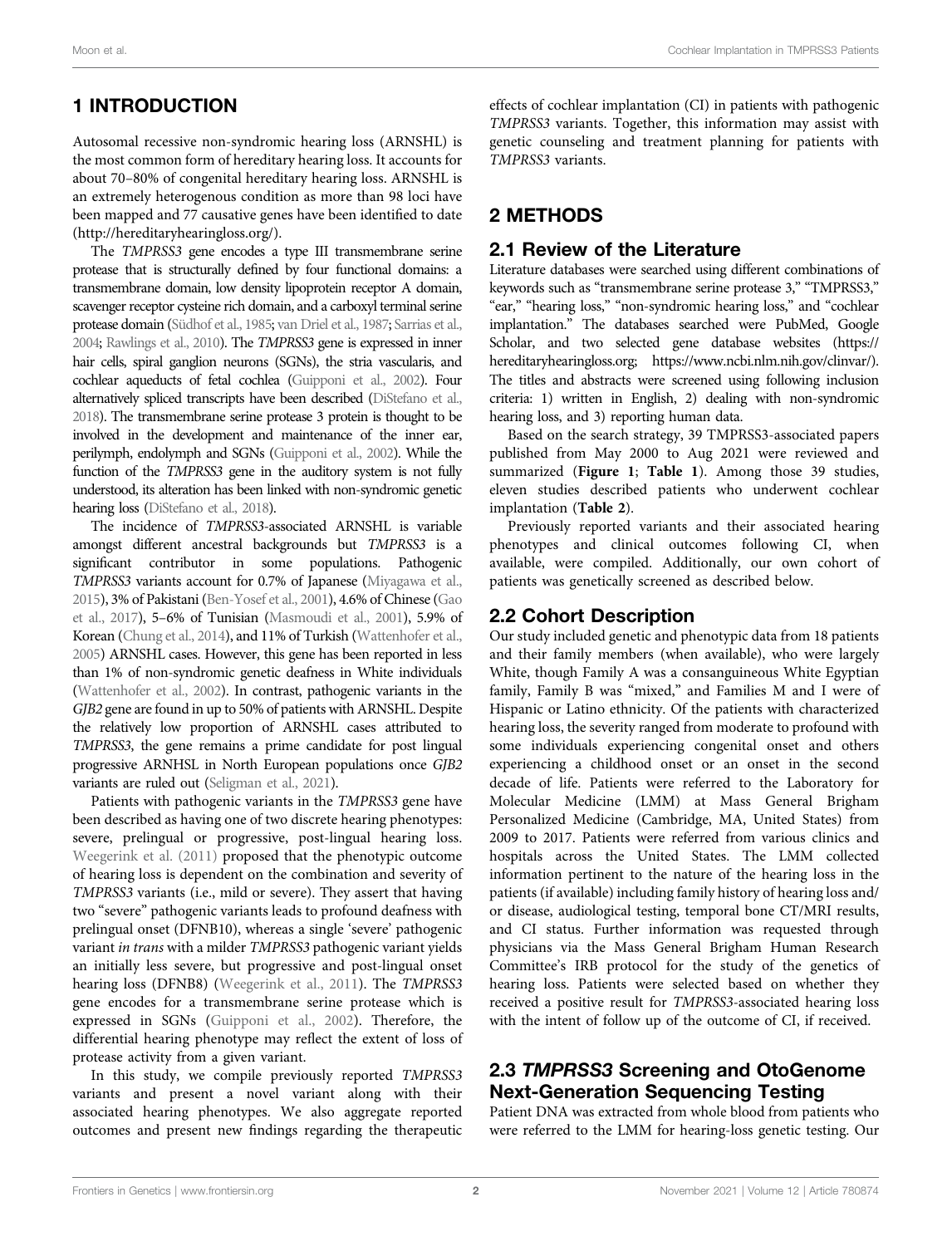

<span id="page-2-0"></span>cohort contains patients from 2009 to 2017. The genetic testing varied for each patient based on the judgment of the ordering physician and the nature of the patient's hearing loss. Testing was performed by single gene sequencing that included TMPRSS3, or LMM's OtoGenome-v1,-v2, or -v3 panels.

The LMM's bioinformatics pipeline for targeted next generation sequencing (NGS) panels has been described previously ([Pugh et al., 2016\)](#page-12-9). Patients with hearing loss who underwent genetic testing between 2010 and 2014 were tested with the Otogenome-v1 which included the following 71 genes: ACTG1, ATP6V1B1, BSND, CCDC50, CDH23, CLDN14, CLRN1, COCH, COL11A2, CRYM, DFNA5, DFNB31, DFNB59, DIAPH1, ESPN, ESRRB, EYA1, EYA4, GIPC3, GJB2, GJB3, GJB6, GPR98, GPSM2, GRHL2, GRXCR1, HGF, ILDR1, KCNE1, KCNQ1, KCNQ4, LHFPL5, LOXHD1, LRTOMT, MARVELD2, MIR183, MIR96, MSRB3, MTRNR1 (12S rRNA), MTTS1 (tRNAser(UCN)), MYH14, MYH9, MYO15A, MYO1A, MYO3A, MYO6, MYO7A, OTOA, OTOF, PCDH15, PDZD7, POU3F4, POU4F3, PRPS1, RDX, SERPINB6, SLC17A8, SLC26A4 (PDS), SLC26A5, TECTA, TIMM8A, TJP2, TMC1, TMIE, TMPRSS3, TPRN, TRIOBP, USH1C, USH1G, USH2A, and WFS1.

OtoGenome-v2 was used in patients who underwent testing at the LMM from 2014 to 2015. For this iteration, PDZD7 and SLC26A5 genes were removed and the STRC gene was added. In addition, copy number variant (CNV) detection was added using VisCap as previously described [\(Pugh et al., 2016;](#page-12-9) [Tayoun et al.,](#page-13-5) [2016](#page-13-5)).

OtoGenome-v3, used from 2015 to 2017, included 87 genes but did not include the following genes included in v2: CRYM, GJB3, MIR182, MYO1A, SLC17A8, and TJP2. The following 23 genes were added CACNA1D, CATSPER2, CEACAM16, CIB2, CLPP, DIABLO, EDN3, EDNRB, HARS2, HSD17B4, KARS, LARS2, MITF, OTOG, OTOGL, P2RX2, PAX3, SIX1, SMPX, SOX10, SYNE4, TBC1D24, and TSPEAR. Parents and other unaffected/affected family members, when available, were tested for detected

variants. Variants were confirmed via Sanger sequencing for single-nucleotide variants (SNVs), or droplet digital PCR for CNVs called by VisCap ([Pugh et al., 2016;](#page-12-9) [Tayoun et al., 2016](#page-13-5)).

## 2.4 LMM Variant Classification

The LMM's early variant classification methods are as previously described ([Duzkale et al., 2013](#page-12-10)) and were subsequently updated to conform to more recent professional guidelines ([Richards et al., 2015](#page-12-11)). Data used to classify variants included that from population databases (e.g., Exome Aggregation Consortium (ExAC); gnomAD), internal or external disease databases (e.g., ClinVar, LOVD, HGMD), the literature, functional studies, segregation, allelic observations and in silico missense and splicing prediction tools. Variants were classified as pathogenic (P), likely pathogenic (LP), of uncertain significance (VUS), likely benign, or benign. The VUS category was further subdivided into VUS-5, -4, and -3 where VUS-5 indicated leaning towards pathogenic, and VUS-3 indicated leaning towards benign. Likely benign and benign variants are not reported in this article but were submitted to ClinVar ([www.](http://www.ncbi.nlm.nih.gov/clinvar/) [ncbi.nlm.nih.gov/clinvar/\)](http://www.ncbi.nlm.nih.gov/clinvar/) along with all other variants observed at the LMM.

# 3 RESULTS

We reviewed the type, position, origin, and variant classification of 87 previously reported TMPRSS3 variants and present one novel variant identified from our cohort ([Figure 1](#page-2-0); [Table 1](#page-3-0)). Compiled variants are associated with non-syndromic hearing loss in more than 20 ancestral groups worldwide. Fourteen of the identified variants were predicted loss-of-function (pLOF) (frameshift, stop-codon, or splice-site variants) with either prematurely terminated protein products or nonsense-mediated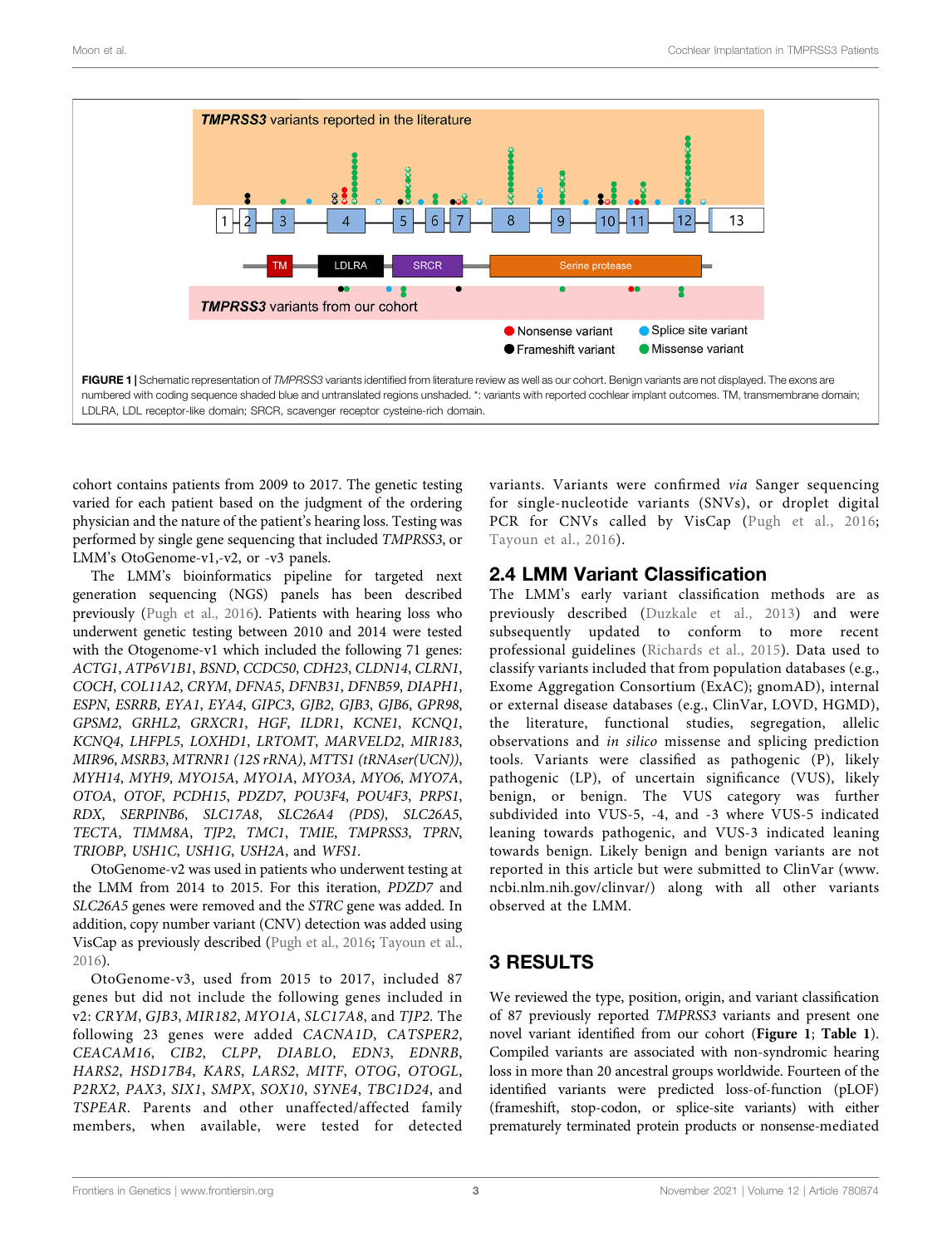### <span id="page-3-0"></span>TABLE 1 | Overview of TMPRSS3 variants resulting in non-syndromic hearing loss, including those identified in the present study.

| <b>DNA</b> change          | Protein<br>change | Exon                | Domain       | Variant<br>classification | Origin               | Phenotype<br>severity at testing | References                    |
|----------------------------|-------------------|---------------------|--------------|---------------------------|----------------------|----------------------------------|-------------------------------|
| Deletion of E1-5<br>and 13 |                   | E1-5<br>and E13     |              | Pathogenic                | <b>United States</b> | <b>Severe</b>                    | This study                    |
| c.36delC                   | p.Pro12fs         | E <sub>2</sub>      |              |                           | Chinese              | Severe                           | Gao et al. (2017)             |
| c.36dupC                   | p.Phe13fs         | E <sub>2</sub>      |              |                           | Turkish              | $\overline{\phantom{0}}$         | Diaz-Horta et al. (2012)      |
| c.157G>A                   | p.Val53lle        | E <sub>3</sub>      | TM           |                           | Palestinian          | $\overline{\phantom{0}}$         | Scott et al. (2001)           |
|                            |                   |                     |              |                           | Pakistani            |                                  | Ben-Yosef et al. (2001)       |
|                            |                   |                     |              |                           | <b>United States</b> |                                  |                               |
|                            |                   |                     |              |                           | Korean               | -                                | Lee et al. (2013)             |
|                            |                   |                     |              |                           | Taiwanese            | —                                | Wong et al. (2020)            |
| c.205+38C>T                |                   | Intron <sub>3</sub> |              |                           | Taiwanese            | —                                | Wong et al. (2020)            |
| c.207delC                  | p.Thr70fs         | E4                  |              |                           | Dutch                | -                                | Ahmed et al. (2004)           |
|                            |                   |                     |              |                           | Newfoundlander       | —                                |                               |
|                            |                   |                     |              |                           | Dutch                | $\overline{\phantom{0}}$         | Weegerink et al. (2011)       |
| c.208delC                  | p.Thr70fs*19      | E4                  |              | Pathogenic                | Slovenian            | Severe                           | Battelino et al. (2016)       |
|                            |                   |                     |              |                           | Polish               | -                                | Lechowicz et al. (2017)       |
|                            |                   |                     |              |                           | <b>United States</b> | —                                | Shearer et al. (2018)         |
|                            |                   |                     |              |                           | Slovenian            | -                                | Likar et al. (2018)           |
|                            |                   |                     |              |                           | Czech                | <u>.</u>                         | Safka Brozkova et al.         |
|                            |                   |                     |              |                           |                      |                                  | (2020)                        |
|                            |                   |                     |              |                           | <b>United States</b> | <b>Severe</b>                    | This study                    |
| c.212T>C                   | p.Phe71Ser        | E4                  | <b>LDLRA</b> |                           | Korean               | —                                | Lee et al. (2013)             |
|                            |                   |                     |              |                           | Japanese             | —                                | Miyagawa et al. (2015)        |
| c.218G>A                   | p.Cys73Tyr        | E4                  | <b>LDRLA</b> |                           | Polish               | $\overline{\phantom{0}}$         | Lechowicz et al. (2017)       |
| c.226C > T                 | p.Gln76X          | E4                  |              |                           | Japanese             | —                                | Miyagawa et al. (2013)        |
|                            |                   |                     |              |                           |                      |                                  | Miyagawa et al. (2015)        |
| c.238C > T                 | p.Arg80Cys        | E4                  | <b>LDRLA</b> | Likely pathogenic         | <b>Europe</b>        |                                  | Capalbo et al., (2019)        |
|                            |                   |                     |              |                           | <b>United States</b> | Mild                             | This study                    |
| c.239G>A                   | p.Arg80His        | E4                  | <b>LDRLA</b> |                           | Taiwanese            | $\overline{\phantom{0}}$         | Wong et al. (2020)            |
| c.268G>A                   | p.Ala90Thr        | E4                  | <b>LDLRA</b> |                           | UK Caucasian         | $\overline{\phantom{0}}$         | Charif et al. (2012)          |
|                            |                   |                     |              |                           | Moroccan             |                                  |                               |
| c.280G>A                   | p.Gly94Arg        | E4                  | <b>LDLRA</b> |                           | Japanese             |                                  | Miyagawa et al. (2015)        |
| c.296C>A                   | p.Ser99X          | E4                  |              |                           | Chinese              | Severe                           | Gu et al. (2015)              |
| c.308A > G                 | p.Asp103Gly       | E4                  | <b>LDLRA</b> |                           | Greek                | $\qquad \qquad -$                | Wattenhofer et al.            |
|                            |                   |                     |              |                           |                      |                                  | (2005)                        |
| c.310G>A                   | p.Glu104Lys       | E4                  | <b>LDLRA</b> |                           | Pakistani            | —                                | Lee et al. (2012)             |
| c.310G > T                 | p.Glu104X         | E4                  |              |                           | Pakistani            | $\overline{\phantom{0}}$         | Lee et al. (2012)             |
| c.316C > T                 | p.Arg106Cys       | E4                  | <b>LDLRA</b> |                           | Japanese             | Mild                             | Miyagawa et al. (2013)        |
|                            |                   |                     |              |                           | Chinese              |                                  | Gao et al. (2017)             |
| c.323-6G>A                 |                   | Intron4             |              | Pathogenic                | Pakistani            | -                                | Scott et al. (2001)           |
|                            |                   |                     |              |                           | Korean               | $\overline{\phantom{0}}$         | Ahmed et al. (2004)           |
|                            |                   |                     |              |                           | Dutch                | —                                | Weegerink et al. (2011)       |
|                            |                   |                     |              |                           | Chinese              | Mild                             | Gao et al. (2017)             |
|                            |                   |                     |              |                           | Pakistani            | $\overline{\phantom{0}}$         | Singh et al. (2020)           |
|                            |                   |                     |              |                           | <b>United States</b> | <b>Severe</b>                    | This study                    |
| c.325C>T                   | p.Arg109Trp       | E <sub>5</sub>      | <b>SRCR</b>  | Pathogenic                | Pakistani            |                                  | Ben-Yosef et al. (2001)       |
|                            |                   |                     |              |                           | Pakistani            | -                                | Ahmed et al. (2004)           |
|                            |                   |                     |              |                           | Korean               | -                                | Chung et al. (2014)           |
|                            |                   |                     |              |                           | Czech                |                                  | Safka Brozkova et al.         |
|                            |                   |                     |              |                           |                      |                                  | (2020)                        |
|                            |                   |                     |              |                           | <b>United States</b> | Mild                             | This study                    |
| c.326G>A                   | p.Arg109Gln       | E <sub>5</sub>      | <b>SRCR</b>  |                           | Chinese              | $\overline{\phantom{0}}$         | Gu et al. (2015)              |
|                            |                   |                     |              |                           | Polish               | Mild                             | Lechowicz et al. (2017)       |
| c.331G > A                 | p.Gly111Ser       | E <sub>5</sub>      | <b>SRCR</b>  |                           | <b>United States</b> | —                                | Ben-Yosef et al. (2001)       |
| c.346G>A                   | p.Val116Met       | E <sub>5</sub>      | <b>SRCR</b>  |                           | Indian               | —                                | Ganapathy et al. (2014)       |
|                            |                   |                     |              |                           | Korean               | $\overline{\phantom{0}}$         | Kim et al. (2017)             |
|                            |                   |                     |              |                           | Czech                | $\overline{\phantom{0}}$         | Safka Brozkova et al.         |
|                            |                   |                     |              |                           |                      |                                  | (2020)                        |
| c.371C > T                 | p.Ser124Leu       | E <sub>5</sub>      | <b>SRCR</b>  |                           | Polish               | -                                | Lechowicz et al. (2017)       |
| c.390C > G                 | p.His130Arg       | E <sub>5</sub>      | <b>SRCR</b>  |                           | Japanese             |                                  | Miyagawa et al. (2015)        |
|                            |                   |                     |              |                           |                      |                                  | (Continued on following page) |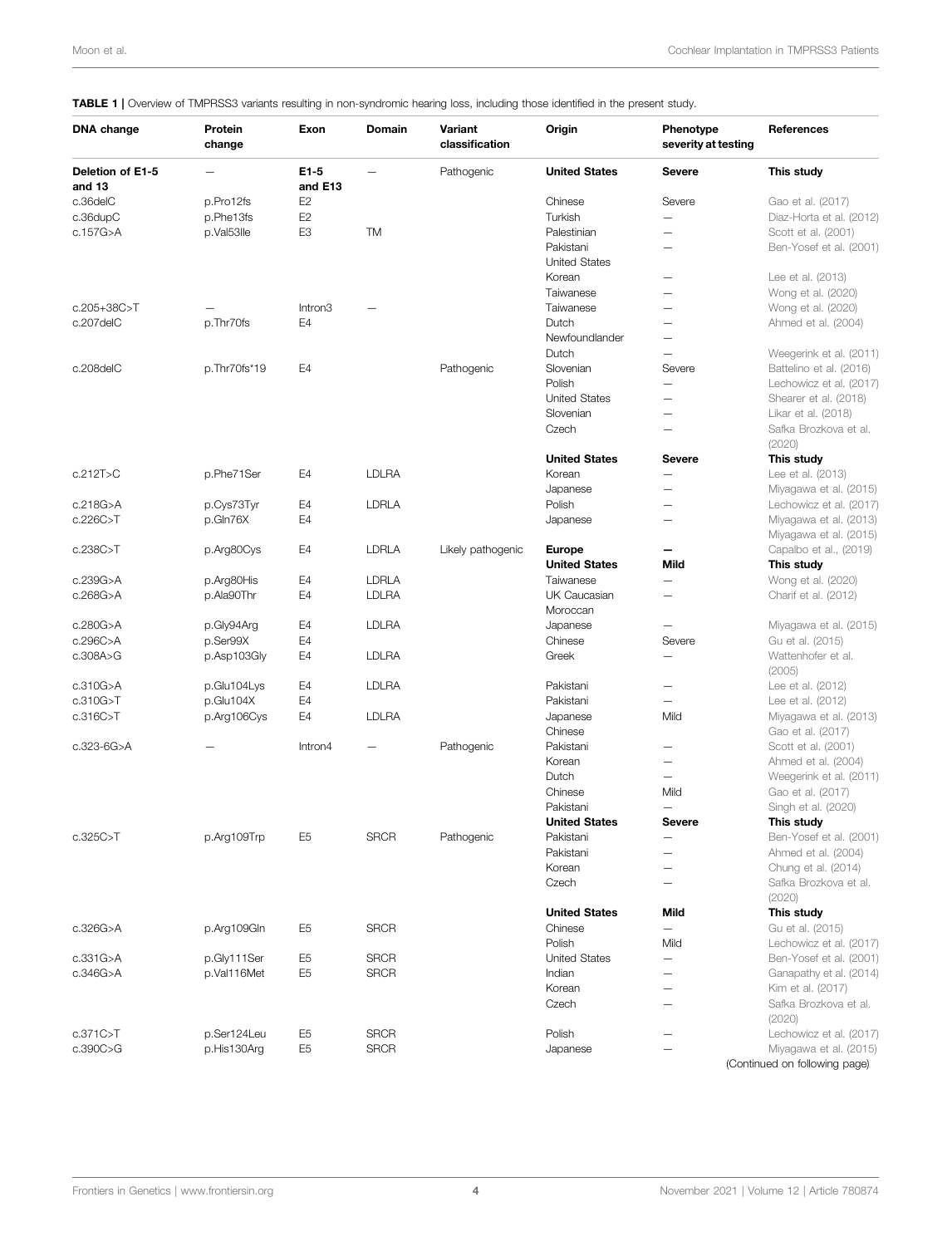#### DNA change Protein change Exon Domain Variant classification Origin Phenotype severity at testing References c.413C>G p.Ala138Glu E5 SRCR Pathogenic British Mild [Weegerink et al. \(2011\)](#page-13-4) Korean<br>United States United States — [Eppsteiner et al. \(2012\)](#page-12-24)<br>
Polish — Lechowicz et al. (2017) Polish — [Lechowicz et al. \(2017\)](#page-12-15) United States  $-$ <br> [Shearer et al. \(2018\)](#page-13-7)<br>
Pakistani [Singh et al. \(2020\)](#page-13-8)<br>This study United States Mild c.432delA p.Gln144fs E5 Chinese — [Sang et al. \(2019\)](#page-12-25) c.447-13A>G — Intron 5 — Pakistani — [Ben-Yosef et al. \(2001\)](#page-11-0) United States Taiwanese — [Wong et al. \(2020\)](#page-13-6) c.453G>A p.Val151Val E6 SRCR Palestinian — [Scott et al. \(2001\)](#page-12-13) Pakistani — [Ben-Yosef et al. \(2001\)](#page-11-0) United States Korean — [Lee et al. \(2013\)](#page-12-14) Taiwanese — [Wong et al. \(2020\)](#page-13-6) c.551T>C P.Leu184Ser E6 SRCR Chinese — [Sang et al. \(2019\)](#page-12-25) Chinese — [Li et al. \(2019\)](#page-12-26)<br>Taiwanese — Wong et al. (2019) — [Wong et al. \(2020\)](#page-13-6) c.581G>T p.Cys194Phe E7 SRCR Pakistani — [Ben-Yosef et al. \(2001\)](#page-11-0) Severe [Ahmed et al. \(2004\)](#page-11-1) c.579dupA p.Cys194Mfs\*17 E7 Pathogenic Polish — [Lechowicz et al. \(2017\)](#page-12-15) United States Severe This study c.595G>A p.Val199Met E7 SRCR Dutch Severe [Weegerink et al. \(2011\)](#page-13-4) Korean c.607C>T p.Gln203X E7 Japanese Severe [Miyagawa et al. \(2013\)](#page-12-18) **Intron7** — **Co.617-4 Co.617-4 Co.617-4 Japanese — Co.617-4 [Miyagawa et al. \(2015\)](#page-12-4)** Taiwanese — [Wong et al. \(2020\)](#page-13-6) c.621T>C p.Cys207Cys E8 Serine protease Taiwanese — <sup>—</sup> [Wong et al. \(2020\)](#page-13-6) c.636C>T p.Gly212Gly E8 Serine protease  $K$ orean  $-$  [Lee et al. \(2013\)](#page-12-14) c.646C>T p.Arg216Cys E8 Serine protease German Mild [Elbracht et al. \(2007\)](#page-12-27) United States (Caucasian) — [Eppsteiner et al. \(2012\)](#page-12-24) c.647G>T p.Arg216Leu E8 Serine protease Turkish Severe [Wattenhofer et al.](#page-13-2) [\(2005\)](#page-13-2) Japanese — [Miyagawa et al. \(2015\)](#page-12-4) c.726C>G p.Cys242Trp E8 Serine protease Pakistani Severe Shafi[que et al. \(2014\)](#page-13-9) Czech — [Safka Brozkova et al.](#page-12-17)  $(2020)$ c.727G>A p.Gly243Arg E8 Serine protease **Indian**  $-$  [Ganapathy et al. \(2014\)](#page-12-22)<br> **Pakistani**  $-$  Khan et al. (2019) [Khan et al. \(2019\)](#page-12-28) c.734C>T p.Ser245Phe E8 Serine protease Czech — [Safka Brozkova et al.](#page-12-17) [\(2020\)](#page-12-17) c.743C>T p.Thr248Met E8 Serine protease Korean Mild [Chung et al. \(2014\)](#page-12-7) c.753G>C p.Trp251Cys E8 Serine protease Tunisian Severe [Masmoudi et al. \(2001\)](#page-12-6) c.757A>G p.Ile253Val E8 Serine protease Pakistani — [Ben-Yosef et al. \(2001\)](#page-11-0) United States Korean — [Lee et al. \(2003\)](#page-12-29) **Taiwanese**  $\qquad -$  [Wong et al. \(2020\)](#page-13-6)<br> **Pakistani**  $\qquad \qquad \qquad$  Lee et al. (2012) c.767C>T p.Arg256Val E8 Serine protease [Lee et al. \(2012\)](#page-12-21) c.778G>A p.Ala260Thr E8 Serine protease Japanese — [Miyagawa et al. \(2015\)](#page-12-4) c.782+8insT — Intron8 — Pakistani Severe [Ahmed et al. \(2004\)](#page-11-1) c.782+2T>A — Intron8 — Polish — [Lechowicz et al. \(2017\)](#page-12-15) c.783-1G>A — Intron8 — Korean — [Kim et al. \(2017\)](#page-12-23) (Continued on following page)

#### TABLE 1 | (Continued) Overview of TMPRSS3 variants resulting in non-syndromic hearing loss, including those identified in the present study.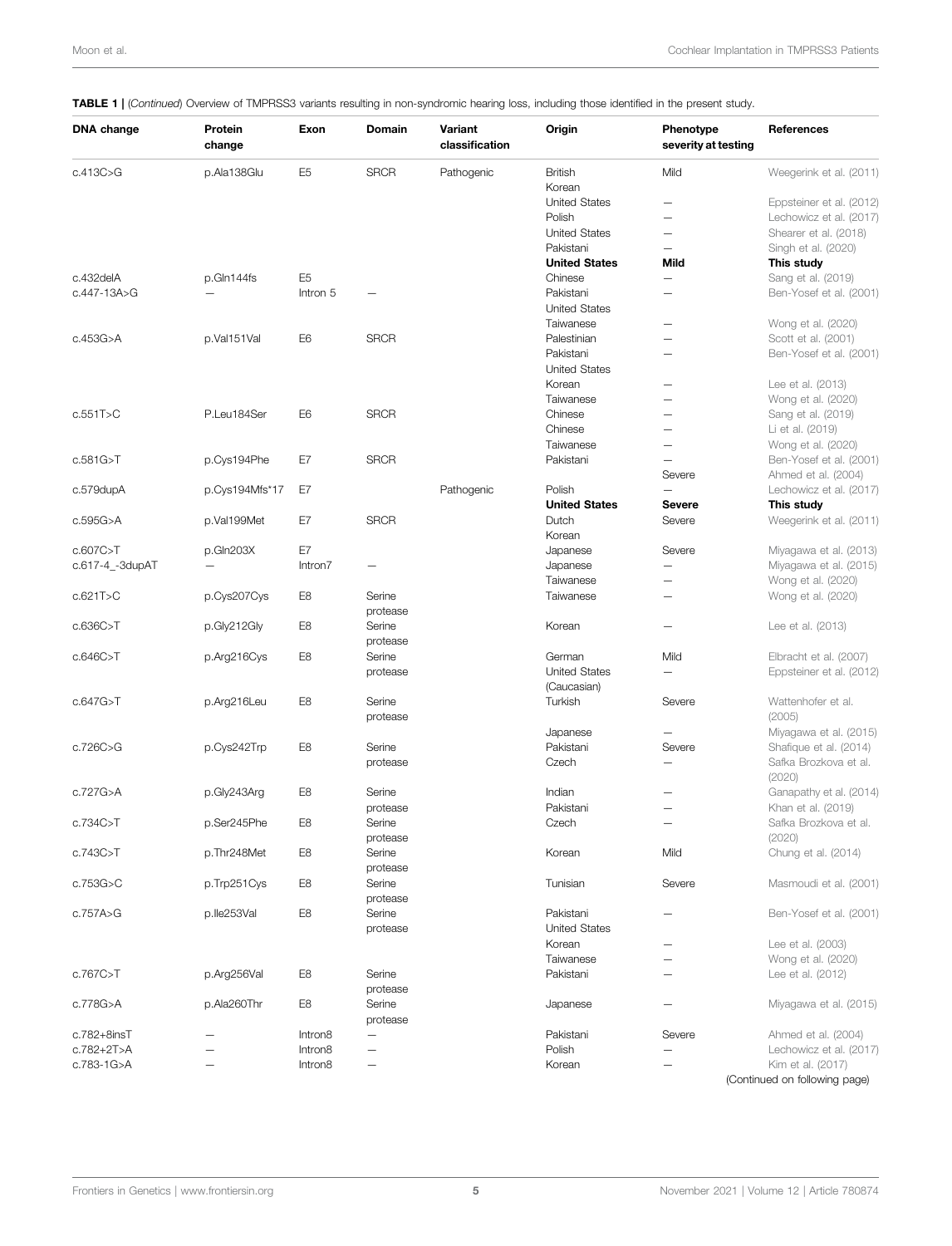| DNA change           | Protein<br>change | Exon            | Domain                   | Variant<br>classification | Origin                              | Phenotype<br>severity at testing | References                                                          |
|----------------------|-------------------|-----------------|--------------------------|---------------------------|-------------------------------------|----------------------------------|---------------------------------------------------------------------|
| c.809T>A             | p.lle270Asn       | E <sub>9</sub>  | Serine                   |                           | Chinese                             | Severe                           | Gao et al. (2017)                                                   |
| c.830C > T           | p.Pro277Leu       | E <sub>9</sub>  | protease<br>Serine       |                           | Turkish                             |                                  | Masmoudi et al. (2001)                                              |
| c.871G>C             | p.Val291Leu       | E <sub>9</sub>  | protease<br>Serine       |                           | Korean                              | $\overline{\phantom{0}}$         | Lee et al. (2013)                                                   |
| c.916G > A           | p.Ala306Thr       | E <sub>9</sub>  | protease<br>Serine       | Likely pathogenic         | German                              | Severe                           | Kim et al. (2017)<br>Elbracht et al. (2007)                         |
|                      |                   |                 | protease                 |                           | Dutch                               | ÷                                | Weegerink et al. (2011)                                             |
|                      |                   |                 |                          |                           | <b>United States</b><br>(Caucasian) | $\overline{\phantom{0}}$         | Eppsteiner et al. (2012)                                            |
|                      |                   |                 |                          |                           | Korean                              | —                                | Lee et al. (2013)                                                   |
|                      |                   |                 |                          |                           |                                     | -                                | Chung et al. (2014)                                                 |
|                      |                   |                 |                          |                           | Tibetan                             | —                                | Fan et al. (2014)                                                   |
|                      |                   |                 |                          |                           | Chinese                             | —                                | Gao et al. (2017)                                                   |
|                      |                   |                 |                          |                           | Korean                              | $\overline{\phantom{0}}$         | Song et al. (2020)                                                  |
|                      |                   |                 |                          |                           | <b>United States</b>                | Mild                             | This study                                                          |
| c.933C>T             | p.Ala311Ala       | E <sub>9</sub>  | Serine<br>protease       |                           | Taiwanese                           | -                                | Wong et al. (2020)                                                  |
| c.941T>C             | p.Leu314Pro       | E <sub>9</sub>  | Serine<br>protease       |                           | Pakistani                           | —                                | Zhou et al. (2020)                                                  |
| c.953-5A>G           |                   | Intron 9        | $\overline{\phantom{0}}$ |                           | Polish                              | —                                | Lechowicz et al. (2017)                                             |
| c.974T>A             | p.Leu325Gln       | E <sub>10</sub> | Serine<br>protease       |                           | Polish                              | —                                | Lechowicz et al. (2017)                                             |
| c.988delA            | p.Glu330fs        | E10             |                          |                           | Pakistani                           | Severe                           | Walsh et al. (2006)                                                 |
| c.999delC            | p.Asp334Mfs*24    | E10             |                          |                           | Polish                              |                                  | Lechowicz et al. (2017)                                             |
| c.1019C>G            | p.Thr340Arg       | E10             | Serine<br>protease       |                           | Italian                             | Severe                           | Vozzi et al. (2014)                                                 |
| c.1025G>A            | p.Gly342Glu       | E10             | Serine<br>protease       |                           | Turkish                             | -                                | Duman et al. (2011)                                                 |
| c.1028G>C            | p.Trp343Ser       | E10             | Serine<br>protease       |                           | Czech                               | -                                | Safka Brozkova et al.<br>(2020)                                     |
| c.1039G>T            | p.Glu347X         | E10             |                          |                           | Korean                              | -                                | Song et al. (2020)                                                  |
| c.1128C>T            | p.Tyr376Tyr       | E11             | Serine<br>protease       |                           | <b>United States</b>                | $\overline{\phantom{0}}$         | Ben-Yosef et al. (2001)                                             |
| c.1151T>G            | p.Met384Arg       | E11             | Serine<br>protease       |                           | Chinese                             | Severe                           | Gao et al. (2017)                                                   |
| c.1156T>C            | p.Cys386Arg       | E11             | Serine<br>protease       |                           | Indian                              |                                  | Ganapathy et al. (2014)                                             |
| c.1159G>A            | p.Ala387Thr       | E11             | Serine<br>protease       |                           | Japanese                            | Mild                             | Miyagawa et al. (2013)                                              |
| c.1180 1187del8ins68 |                   | E11             | Serine<br>protease       |                           | Palestinian                         | Severe                           | Scott et al. (2001)                                                 |
| c.1183G>C            | p.Asp395His       | E11             | Serine<br>protease       | Unknown                   | <b>United States</b>                | <b>Severe</b>                    | This study                                                          |
| c.1192C>T            | p.Gln398X         | E11             |                          | Pathogenic                | Turkish                             | Severe                           | Wattenhofer et al.<br>(2005)                                        |
|                      |                   |                 |                          |                           | <b>United States</b>                | <b>Severe</b>                    | This study                                                          |
| c.1194+15C>A         |                   | Intron 11       |                          |                           | Taiwanese                           | $\qquad \qquad -$                | Wong et al. (2020)                                                  |
| c.1204G>A            | p.Gly402Arg       | E12             | Serine                   |                           | Chinese                             | Severe                           | Gao et al. (2017)                                                   |
|                      |                   |                 | protease                 |                           | Pakistani                           | -                                | Noman et al. (2019)                                                 |
|                      |                   |                 |                          |                           | <b>United States</b>                | —                                | Bowles et al. (2021)                                                |
| c.1211C > T          | p.Pro404Leu       | E12             | Serine<br>protease       |                           | Tunisian                            | Severe                           | Masmoudi et al. (2001)<br>Wattenhofer et al.<br>(2005)              |
|                      |                   |                 |                          |                           | <b>United States</b>                |                                  | Bowles et al. (2021)                                                |
| c.1219T>C            | p.Cys407Arg       | E12             | Serine<br>protease       |                           | Pakistani                           | Severe                           | Ben-Yosef et al. (2001)<br>Ahmed et al. (2004)<br>Lee et al. (2012) |
|                      |                   |                 |                          |                           |                                     |                                  | Khan et al. (2019)                                                  |
|                      |                   |                 |                          |                           |                                     |                                  | Zafar et al. (2020)                                                 |
| c.1244T>C            | p.Leu415Ser       | E12             | Serine<br>protease       |                           | Chinese                             | Severe                           | Gao et al. (2017)                                                   |

### **TABLE 1 |** (Continued) Overview of TMPRSS3 variants resulting in non-syndromic hearing loss, including those identified in the present study.

(Continued on following page)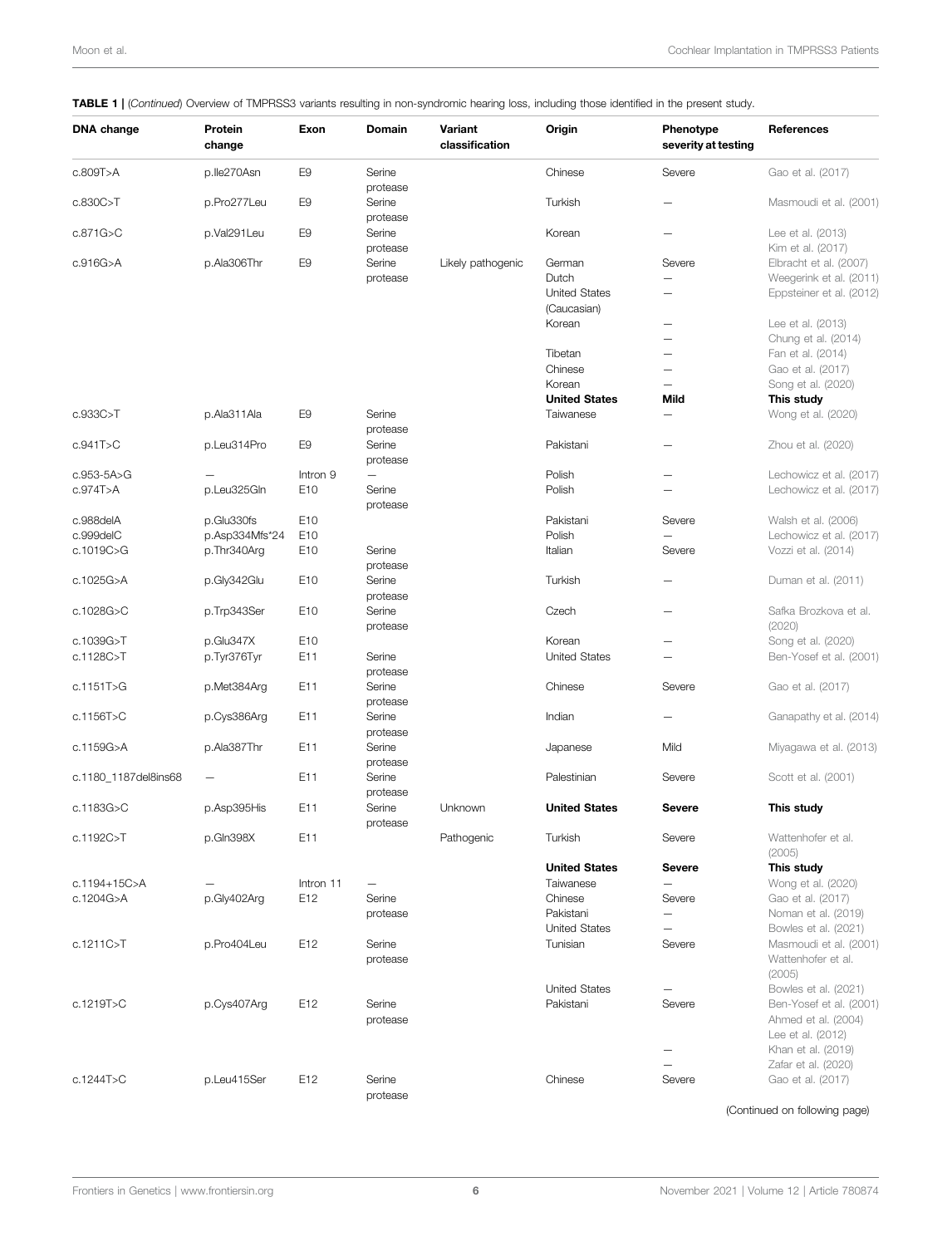| <b>DNA</b> change | Protein<br>change | Exon | <b>Domain</b>      | Variant<br>classification | Origin                                       | Phenotype<br>severity at testing                     | <b>References</b>                                              |
|-------------------|-------------------|------|--------------------|---------------------------|----------------------------------------------|------------------------------------------------------|----------------------------------------------------------------|
| c.1250G>A         | p.Gly417Glu       | E12  | Serine<br>protease |                           | Chinese                                      | Severe                                               | Gao et al. (2017)                                              |
| c.1253C > T       | p.Ala418Val       | E12  | Serine<br>protease |                           | Taiwanese                                    |                                                      | Wong et al. (2020)                                             |
| c.1269C>T         | p.lle423lle       | E12  | Serine<br>protease |                           | Taiwanese                                    | $\overline{\phantom{0}}$                             | Wong et al. (2020)                                             |
| c.1273T>C         | p.Cys425Arg       | E12  | Serine<br>protease |                           | Pakistani                                    | -                                                    | Lee et al. (2012)                                              |
| c.1276G>A         | p.Ala426Thr       | E12  | Serine<br>protease | Likely pathogenic         | Dutch<br>Italian                             | Mild                                                 | Weegerink et al. (2011)<br>Leone et al. (2017)                 |
|                   |                   |      |                    |                           | Polish<br><b>United States</b>               | $\overline{\phantom{0}}$<br>$\overline{\phantom{0}}$ | Lechowicz et al. (2017)<br>Shearer et al. (2018)               |
| c.1291C>T         | p.Pro431Ser       | E12  | Serine<br>protease |                           | Italian                                      | Mild<br>Severe                                       | This study<br>Vozzi et al. (2014)                              |
| c.1306C>G         | p.Arg436Gly       | E12  | Serine<br>protease | Likely pathogenic         | Polish<br>Czech                              |                                                      | Lechowicz et al. (2017)<br>Safka Brozkova et al.<br>(2020)     |
| c.1343T > C       | p.Met448Thr       | E12  | Serine<br>protease | Likely pathogenic         | <b>United States</b><br>Polish<br>Czech      | <b>Severe</b><br>$\overline{\phantom{0}}$            | This study<br>Lechowicz et al. (2017)<br>Safka Brozkova et al. |
| $c.1345 - 2A > G$ |                   | E12  |                    |                           | <b>United States</b><br><b>United States</b> | Mild                                                 | (2020)<br>This study<br>Shearer et al. (2018)                  |

#### TABLE 1 | (Continued) Overview of TMPRSS3 variants resulting in non-syndromic hearing loss, including those identified in the present study.

TM, transmembrane domain; LDLRA, LDL receptor-like domain; SRCR, scavenger receptor cysteine-rich domain; serine protease, trypsin-like serine protease domain. Naming of variants and labeling of domains and exons are based on the NM\_001256317.3 transcript. Variant classification based on LMM variant classification. Only predicted loss-of-function and coding variants were included in the table. Bolded text refers to variants identified in this study. Of note, the phenotype severity is provided at the time of testing. While some patients may initially have milder phenotypes, the hearing loss can progress and become more severe.

decay of mRNA. Fifty-eight of the identified variants were missense variants. Nearly all variants were predicted to disrupt the proteolytic activity of the protein. Both prelingual and post lingual hearing impairment was reported, with most patients showing a typical ski-slope audiogram configuration. CI outcomes were reported for 32 patients with bi-allelic variants in TMPRSS3 across 11 different studies ([Table 2](#page-7-0)) ([Weegerink et al., 2011](#page-13-4); [Eppsteiner et al., 2012](#page-12-24); [Miyagawa et al., 2013;](#page-12-18) [Chung](#page-12-7) [et al., 2014;](#page-12-7) [Miyagawa et al., 2015;](#page-12-4) [Battelino et al., 2016](#page-11-2); [Gao et al., 2017;](#page-12-5) [Kim et al., 2017](#page-12-23); [Shearer et al., 2018](#page-13-7); [Song](#page-13-10) [et al., 2020](#page-13-10); [Holder et al., 2021\)](#page-12-33). While degree of hearing improvement varied between patients, the majority of those who underwent CI had positive outcomes.

Our cohort included 18 patients—7 females and 11 males—with ages ranging from 3 months to 36 years ([Figure 2](#page-10-0)). 15 patients were White with the remaining 3 identifying as Hispanic/Latino or mixed. We identified 12 different TMPRSS3 variants of which 1 has not been previously reported: deletion of Exons 1–5 and 13 ([Table 3](#page-10-1)). This novel variant was classified as pathogenic as it met the criteria outlined by previous professional guidelines ([Richards et al., 2015](#page-12-11)) with specifications provided by ClinGen ([https://clinicalgenome.org/working](https://clinicalgenome.org/working-groups/sequence-variant-interpretation)[groups/sequence-variant-interpretation\)](https://clinicalgenome.org/working-groups/sequence-variant-interpretation), specifically the combination of PVS1 (predicted loss of function), PM2 (absence in gnomAD), and PM3 (homozygous observation

in an individual with phenotype matching the gene). The most commonly identified variants were p.Thr70fs\*19 and p. Ala138Glu. Eight patients had congenital hearing loss, four of whom had biallelic pLOF variants.

Four patients in our cohort underwent CI, and outcome information was available for two patients. The first patient, from family B, was found to have congenital profound hearing loss and was homozygous for p.Thr70fs\*19. It is unclear when the patient underwent CI. However, at a follow up at 4 years of age, the patient had functional speech. Clinical records indicated that the patient had ongoing articulation errors and required speech therapy but was able to maintain adequate hearing. The second patient, from family K, was compound heterozygous for p.Glu104Lys and p.Ala306Thr. Clinical records have suggested positive CI outcome for her moderate-profound hearing loss. The remaining two patients who underwent CI were the siblings from family A who both had profound congenital hearing loss and were homozygous for a deletion of Exons 1–5 and 13. Their current hearing status is unknown.

# 4 DISCUSSION

The genotype-phenotype correlations of TMPRSS3 variants have not been well characterized. It has been previously shown that the frequency of TMPRSS3-induced ARSNHL was low in White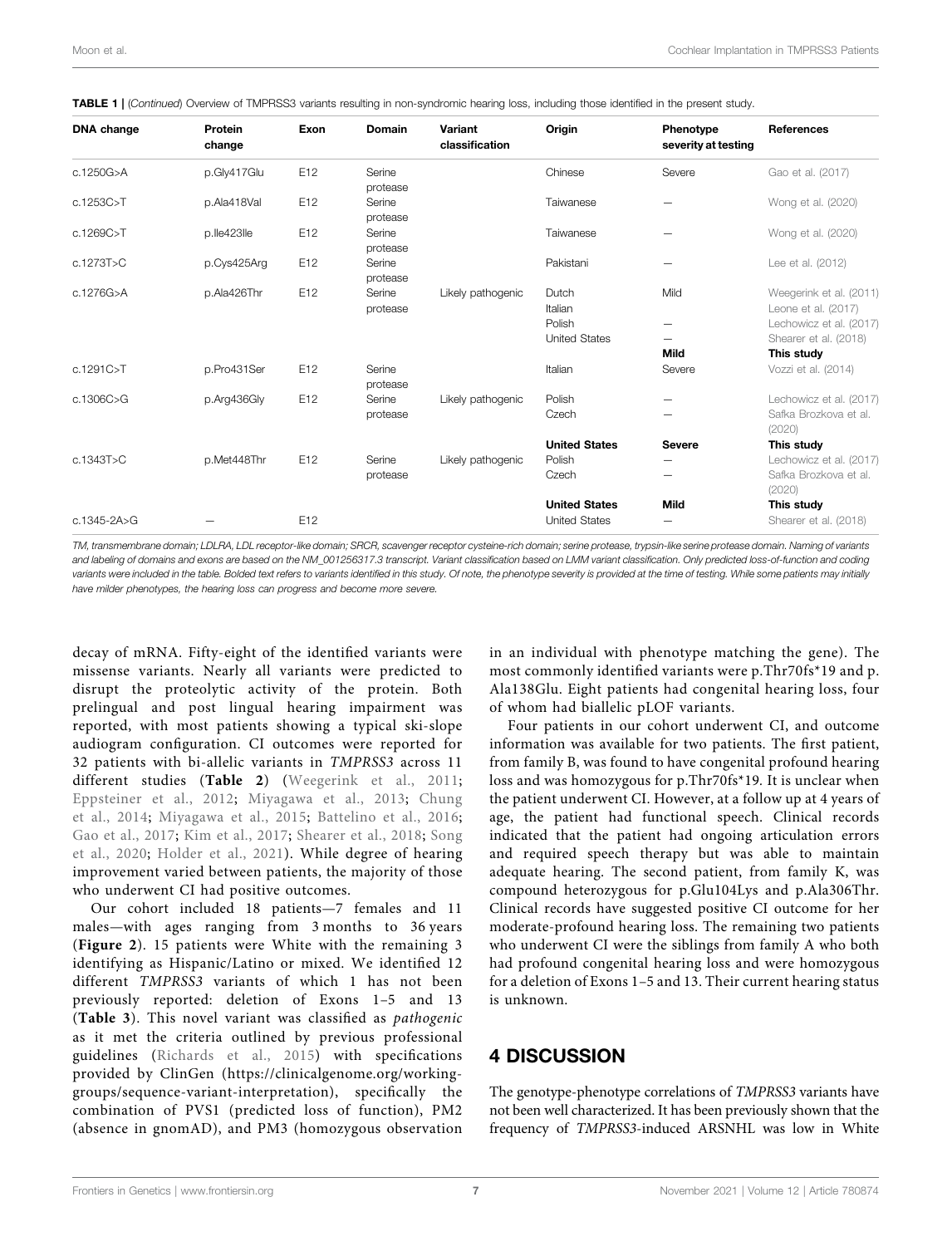Moon et al.

[Frontiers in Genetics](https://www.frontiersin.org/journals/genetics) |<www.frontiersin.org>

Frontiers in Genetics | www.frontiersin.org

 $\infty$ 

<span id="page-7-0"></span>

| TABLE 2   Overview of clinical characteristics and genotypes of patients with TMPRSS3 variants who have received cochlear implantation. |  |  |
|-----------------------------------------------------------------------------------------------------------------------------------------|--|--|
|-----------------------------------------------------------------------------------------------------------------------------------------|--|--|

| Study<br>(country)                            | DNA change              | Protein<br>change                       | Exon                             | Domain                            | Hearing<br>loss   | Age at<br>CI (gender) | Age at<br>severe-        | Pre-operative<br>hearing                                                        | CI type                                          | CI outcomes                                                                                                       |
|-----------------------------------------------|-------------------------|-----------------------------------------|----------------------------------|-----------------------------------|-------------------|-----------------------|--------------------------|---------------------------------------------------------------------------------|--------------------------------------------------|-------------------------------------------------------------------------------------------------------------------|
|                                               |                         |                                         |                                  |                                   | severity          |                       | profound<br><b>HL</b>    |                                                                                 |                                                  |                                                                                                                   |
| Weegerink et al.,<br>2011<br>(Netherlands)    | c.207delC<br>c.916G>A   | p.Thr70fs<br>p.Ala306Thr                | E4<br>E <sub>9</sub>             | Serine<br>protease                | $\equiv$          | 4.5 years             | $\overline{\phantom{m}}$ | Sloping HL<br>40-60-100-110-110 dB (0.25, 0.5, 1, 2,<br>4 kHz)                  | Nucleus<br>Freedom<br>(Cochlear)                 | 91% Phoneme (76% WRS)                                                                                             |
|                                               | c.595G>A<br>c.916G>A    | p.Val199Met<br>p.Ala306Thr              | E7<br>E <sub>9</sub>             | <b>SRCR</b><br>Serine<br>protease |                   | 6 years               |                          | Sloping HL<br>40-50-110-110-110 dB (0.25, 0.5, 1, 2,<br>4 kHz)                  | Nucleus<br>Freedom<br>(Cochlear)                 | 80% Phoneme (65% WRS)                                                                                             |
|                                               | c.413C>G<br>c.916G>A    | p.Ala138Glu<br>p.Ala306Thr              | E <sub>5</sub><br>E <sub>9</sub> | <b>SRCR</b><br>Serine<br>protease | $\qquad \qquad -$ | 29 years              | $\overline{\phantom{0}}$ | Decreasing HL<br>80-90-100-110-110 dB (0.25, 0.5, 1, 2,<br>4 kHz); 5% Phoneme   | Nucleus<br><b>CI24M</b><br>(Cochlear)            |                                                                                                                   |
|                                               | c.207delC<br>c.1276G>A  | p.Thr70fs<br>p.Ala426Thr                | E4<br>E12                        | Serine<br>protease                |                   | 49 years              |                          | Decreasing HL<br>70-95-110-110-110 dB (0.25, 0.5, 1, 2,<br>4 kHz); 20% Phoneme  | Nucleus<br>Contour<br><b>Cl24R</b><br>(Cochlear) | 89% Phoneme (75% WRS)                                                                                             |
|                                               | c.207delC<br>c.1276G>A  | p.Thr70fs<br>p.Ala426Thr                | E4<br>E12                        | Serine<br>protease                |                   | 45 years              |                          | Decreasing HL<br>80-90-100-110-120 dB (0.25, 0.5, 1, 2,<br>4 kHz); 5% Phoneme   | Clarion AB-<br>5100H<br>(Advanced<br>Bionics)    | 76% Phoneme (60% WRS)                                                                                             |
|                                               | c.207delC<br>c.1276G>A  | p.Thr70fs<br>p.Ala426Thr                | E4<br>E12                        | Serine<br>protease                |                   | 46 years              |                          | Flat<br>100-100-110-120-120 dB (0.25, 0.5, 1,<br>2, 4 kHz); 0% Phoneme          | Clarion AB-<br>5100H<br>(Advanced<br>Bionics)    | 82% Phoneme (58% WRS)                                                                                             |
|                                               | c.207delC<br>c.1276G>A  | p.Thr70fs<br>p.Ala426Thr                | E4<br>E12                        | Serine<br>protease                |                   | 43 years              |                          | Flat<br>100-90-110-120-120 dB (0.25, 0.5, 1, 2,<br>4 kHz); 0% Phoneme           | Clarion AB-<br>5100H<br>(Advanced<br>Bionics)    | 83% Phoneme (62% WRS)                                                                                             |
|                                               | c.413C > G<br>c.595G>A  | p.Ala138Glu<br>p.Val199Met              | E <sub>5</sub><br>E7             | <b>SRCR</b><br><b>SRCR</b>        |                   | 51 years              |                          | Decreasing HL<br>80-90-100-110-120 dB (0.25, 0.5, 1, 2,<br>4 kHz); 2.5% Phoneme | Nucleus<br>Contour<br><b>Cl24R</b><br>(Cochlear) | 88% Phoneme (68% WRS)                                                                                             |
|                                               | c.413C>G<br>c.323-6G>A  | p.Ala138Glu<br>$\overline{\phantom{0}}$ | E <sub>5</sub><br>ln4            | <b>SRCR</b><br><b>SRCR</b>        |                   | 30 years              |                          | Sloping HL<br>50-90-110-110-110 dB (0.25, 0.5, 1, 2,<br>4 kHz); 10% Phoneme     | Nucleus<br>Freedom<br>(Cochlear)                 |                                                                                                                   |
| Eppsteiner et al.,<br>2012<br>(United States) | c.413C>G<br>c.646C > T  | p.Ala138Glu<br>p.Arg216Cys              | E <sub>5</sub><br>E8             | <b>SRCR</b><br>Serine<br>protease | Mild<br>Mild      | 45 years<br>(male)    | 45 years                 | 93 dB<br>(PTA at 0.5, 1, 2, and 4 kHz)                                          | Advanced<br><b>Bionics CII</b>                   | Poor performance (Combined CNC<br>& HINT Score: 37)                                                               |
|                                               | c.413C>G<br>c.916G>A    | p.Ala138Glu<br>p.Ala306Thr              | E <sub>5</sub><br>E <sub>9</sub> | <b>SRCR</b><br>Serine<br>protease | Mild<br>Severe    | 32 years<br>(female)  | 17 years                 | 98 dB<br>(PTA at 0.5, 1, 2, and 4 kHz)                                          | Advanced<br><b>Bionics CII</b>                   | Poor performance (Combined CNC<br>& HINT Score: 23)                                                               |
| Miyagawa et al.,<br>2013 (Japan)              | c.607C > T<br>c.1159G>A | p.Gln203X<br>p.Ala387Thr                | E7<br>E11                        | Serine<br>protease                | Severe<br>Mild    | 40 years<br>(female)  | $\overline{\phantom{0}}$ | Sloping HL<br>25-30-65-100-110-110-100 dB (0.125,<br>0.25, 0.5, 1, 2, 4, 8 kHz) | MED-EL<br>Pulsar<br>FLEXeas                      | 40-35-30-35-40-40-45 dB<br>(0.125, 0.25, 0.5, 1, 2, 4, 8 kHz)<br>$\sim$ $\sim$ $\sim$ $\sim$ $\sim$ $\sim$ $\sim$ |

(Continued on following page)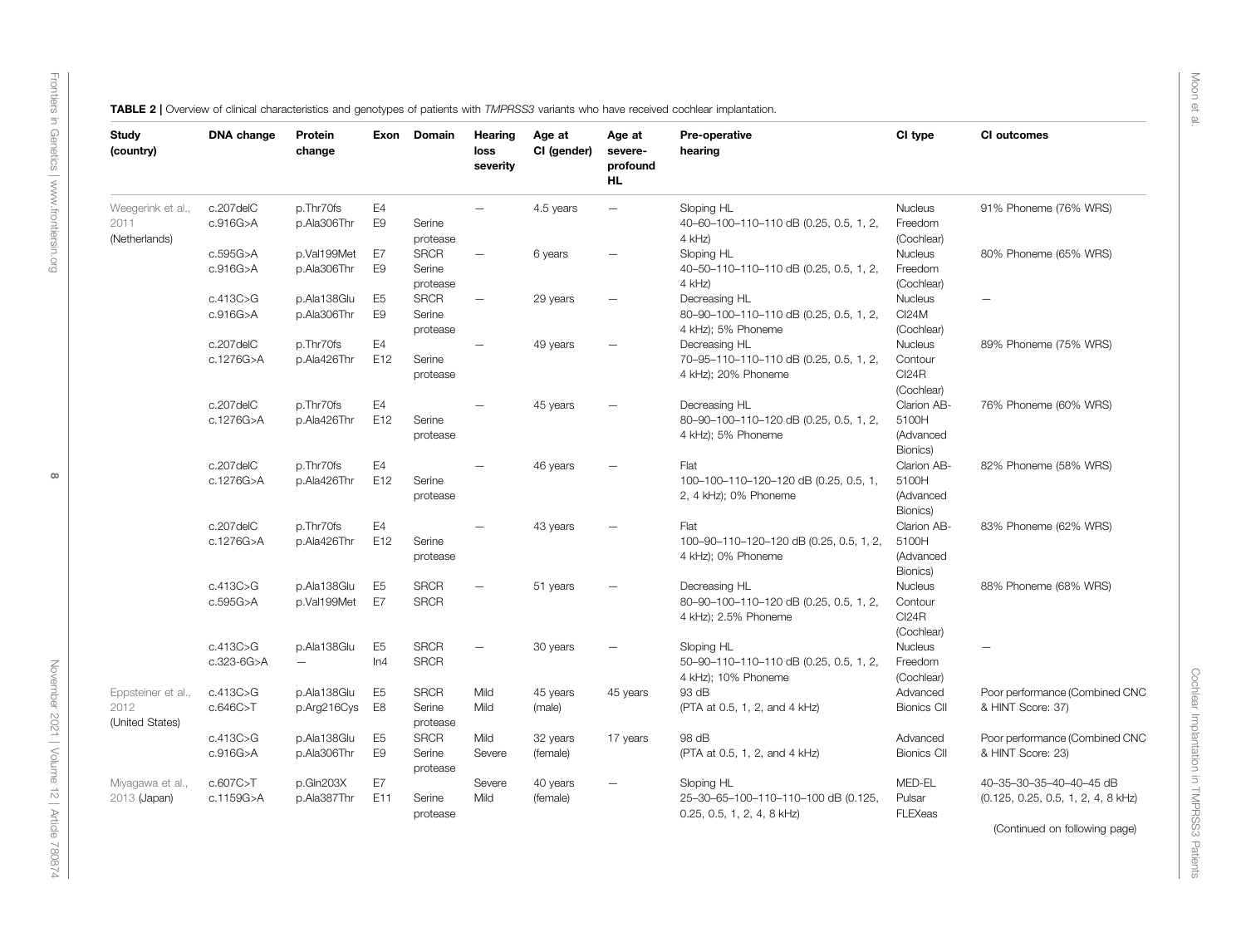TABLE 2 | (Continued) Overview of clinical characteristics and genotypes of patients with TMPRSS3 variants who have received cochlear implantation.

| Study<br>(country)                 | DNA change                        | Protein<br>change                       | Exon                             | Domain                                   | Hearing<br>loss<br>severity                          | Age at<br>CI (gender) | Age at<br>severe-<br>profound<br><b>HL</b> | Pre-operative<br>hearing                                                                                | CI type                           | CI outcomes                                                               |
|------------------------------------|-----------------------------------|-----------------------------------------|----------------------------------|------------------------------------------|------------------------------------------------------|-----------------------|--------------------------------------------|---------------------------------------------------------------------------------------------------------|-----------------------------------|---------------------------------------------------------------------------|
| Chung et al.,<br>2014 (Korea)      | c.325C>T<br>c.916G > A            | p.Arg109Trp<br>p.Ala306Thr              | E <sub>5</sub><br>E <sub>9</sub> | <b>SRCR</b><br>Serine<br>protease        | $\overline{\phantom{m}}$<br>$\overline{\phantom{m}}$ | 12 years<br>(female)  | $\overline{\phantom{m}}$                   | Flat ( <sloping)<br>100-110-110-110-110-110 dB (0.25,<br/>0.5, 1, 2, 4, 8 kHz)</sloping)<br>            |                                   | Mean open set sentence score at<br>6 months following CI was 88.5%        |
|                                    | c.325C>T<br>c.916G>A              | p.Arg109Trp<br>p.Ala306Thr              | E <sub>5</sub><br>E <sub>9</sub> | <b>SRCR</b><br>Serine<br>protease        | $\overline{\phantom{m}}$<br>Profound                 | 6 years<br>(male)     | $\overline{\phantom{m}}$                   | Decreasing HL<br>70-80-90-100-110-100 dB (0.25, 0.5, 1,<br>2, 4, 8 kHz)                                 |                                   | Mean open set sentence score at<br>6 months following CI was 88.5%        |
| Miyagawa et al.,<br>2015 (Japan)   | c.390C>G<br>c.647G>T              | p.His130Arg<br>p.Arg216Leu              | E <sub>5</sub><br>E <sub>8</sub> | <b>SRCR</b><br>Serine<br>protease        | $\overline{\phantom{m}}$<br>$\overline{\phantom{m}}$ | 45 years<br>(male)    |                                            | Sloping HL<br>25-30-65-100-110-110-100 dB (0.125,<br>0.25, 0.5, 1, 2, 4, 8 kHz); 30% WRS w/HA           | MFD-FL<br><b>PULSAR</b><br>FLEX24 | 90% discrimination score on<br>Japanese monosyllable test at<br>24 months |
|                                    | c.226C > T<br>c.778G>A            | p.Gln76X<br>p.Ala260Thr                 | E <sub>4</sub><br>E <sub>8</sub> | Serine<br>protease                       | $\overline{\phantom{0}}$<br>$\overline{\phantom{m}}$ | 39 years<br>(female)  | $\overline{\phantom{a}}$                   | Flat (<-Sloping)<br>70-90-100-100-110-110-100 dB<br>(0.125, 0.25, 0.5, 1, 2, 4, 8 kHz); 24% WRS<br>w/HA | MED-EL<br><b>PULSAR</b><br>FLEX24 | 70% discrimination score on<br>Japanese monosyllable test at<br>12 months |
|                                    | c.212T>C<br>$c.617-4 -$<br>3dupAT | p.Phe71Ser<br>p.Thr205fs                | E4<br>ln7                        | <b>LDLRA</b><br>$\overline{\phantom{0}}$ | $\overline{\phantom{0}}$                             | 51 years<br>(female)  | $\overline{\phantom{0}}$                   | Sloping HL<br>30-40-40-40-100-110-100 dB (0.125,<br>0.25, 0.5, 1, 2, 4, 8 kHz); 40% WRS w/HA            | MED-EL<br><b>PULSAR</b><br>FLEX24 | 80% discrimination score on<br>Japanese monosyllable test at<br>12 months |
| Battelino et al<br>2016 (Slovenia) | c.208delC <sup>a</sup>            | p.Thr70fs <sup>a</sup> 19               | E <sub>4</sub>                   |                                          | $\overline{\phantom{0}}$                             | 11 months<br>(male)   |                                            | 80-110 dB (unclear methodology)                                                                         | $\overline{\phantom{0}}$          | 25 dB (unclear methodology)                                               |
|                                    | c.208delC <sup>a</sup>            | p.Thr70fs <sup>a</sup> 19               | E4                               |                                          | $\overline{\phantom{0}}$                             | 30 months<br>(male)   | $\overline{\phantom{0}}$                   | 95-110 dB (unclear methodology)                                                                         | $\overline{\phantom{0}}$          | 45 dB (unclear methodology)                                               |
|                                    | $c.208$ del $Ca$                  | p.Thr70fs <sup>a</sup> 19               | E <sub>4</sub>                   |                                          | $\equiv$                                             | 13 months<br>(male)   | $\overline{\phantom{0}}$                   | 80-100 dB (unclear methodology)                                                                         | $=$                               | 25 dB (unclear methodology)                                               |
|                                    | c.208delC <sup>a</sup>            | p.Thr70fs <sup>a</sup> 19               | E <sub>4</sub>                   |                                          | $\overline{\phantom{0}}$                             | 11 months<br>(male)   | $\overline{\phantom{0}}$                   | 70-85 dB (unclear methodology)                                                                          |                                   | 25 dB (unclear methodology)                                               |
| Gao et al., 2017<br>(China)        | c.916G > A                        | p.Ala306Thr                             | E <sub>9</sub>                   | Serine<br>protease                       | Severe                                               | 3 years<br>(female)   |                                            | Decreasing HL                                                                                           |                                   | Described as "improved"                                                   |
|                                    | c.1250G>A                         | p.Gly417Glu                             | E12                              | Serine<br>protease                       | Severe                                               |                       |                                            | 60-80-80-100-100 dB (0.25, 0.5, 1, 2,<br>4 kHz)                                                         |                                   |                                                                           |
|                                    | c.916G>A                          | p.Ala306Thr                             | E <sub>9</sub>                   | Serine<br>protease                       | Severe                                               | 14 years<br>(female)  |                                            | Sloping HL                                                                                              |                                   | Described as "improved"                                                   |
|                                    | c.323-6G>A                        | $\overline{\phantom{0}}$                | ln4                              | $\overline{\phantom{0}}$                 | Severe                                               |                       |                                            | 20-20-60-100-100-100 dB (0.25, 0.5, 1,<br>2, 4 kHz)                                                     |                                   |                                                                           |
| Kim et al., 2017<br>(Korea)        | c.346G>A<br>c.783-1G>A            | p.Val116Met<br>$\overline{\phantom{0}}$ | E <sub>5</sub><br>In8            | <b>SRCR</b><br>$\overline{\phantom{0}}$  | $\overline{\phantom{0}}$<br>Uncertain                | 4 years<br>(female)   | $\overline{\phantom{0}}$                   | Decreasing HL<br>90-100-100-1,100-110 dB (0.25, 0.5, 1,<br>2, 4 kHz)                                    |                                   | Not described, unofficially good                                          |
|                                    | c.346G>A<br>c.871G > C            | p.Val116Met<br>p.Val291Leu              | E <sub>5</sub><br>F <sub>9</sub> | <b>SRCR</b><br>Serine<br>protease        | Profound<br>Uncertain                                | 10 years<br>(female)  | $\overline{\phantom{0}}$                   | Sloping HL<br>45-90-100-100-110 dB (0.25, 0.5, 1, 2,<br>4 kHz)                                          |                                   | Not described, unofficially good                                          |

Cochlear Implantation in TMPRSS3 Patients

Cochlear Implantation in TMPRSS3 Patients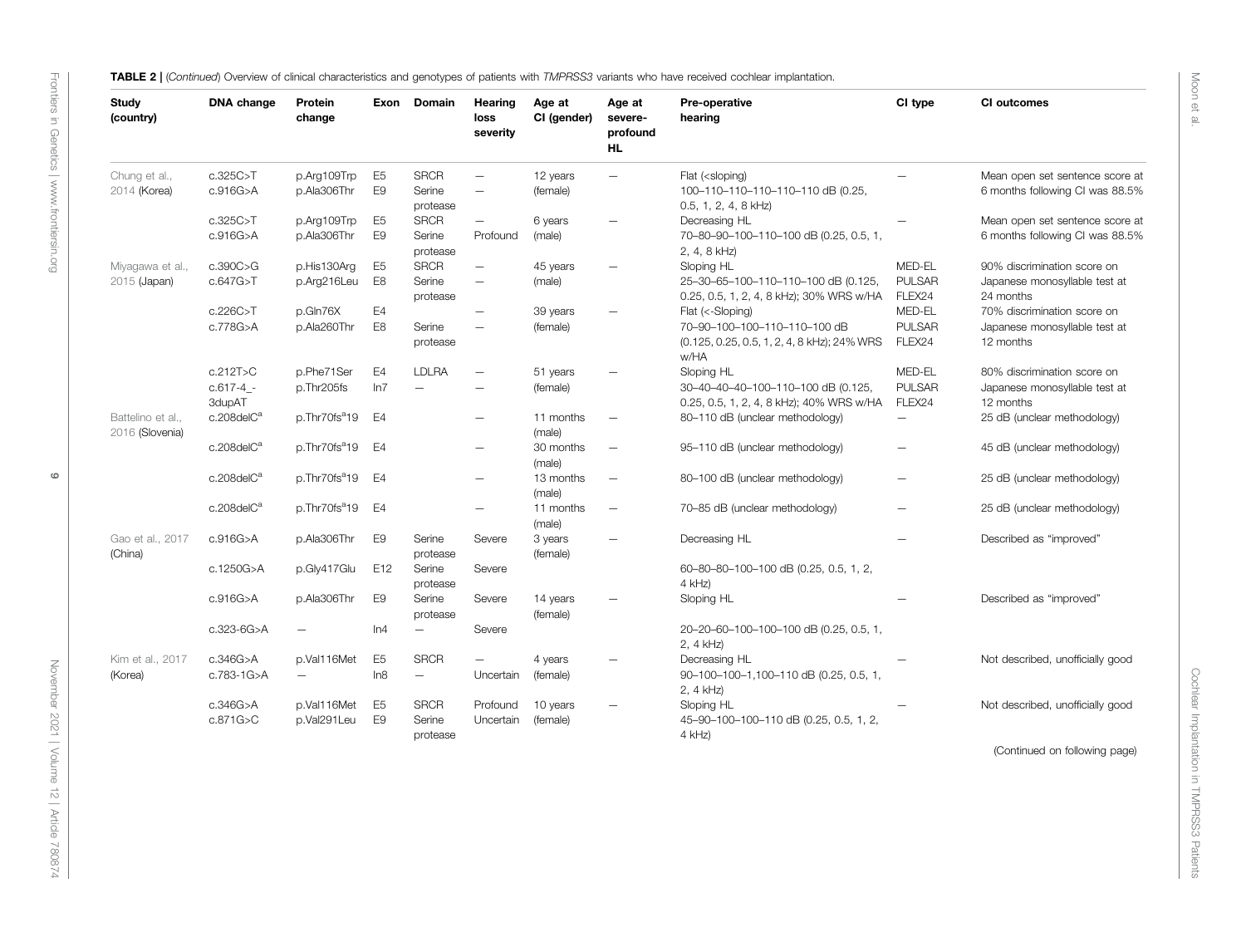| <b>Study</b><br>(country)    | DNA change               | Protein<br>change         | Exon            | <b>Domain</b>      | Hearing<br>loss<br>severity | Age at<br>CI (gender) | Age at<br>severe-<br>profound<br>HL | Pre-operative<br>hearing                                | CI type                                  | CI outcomes                                           |
|------------------------------|--------------------------|---------------------------|-----------------|--------------------|-----------------------------|-----------------------|-------------------------------------|---------------------------------------------------------|------------------------------------------|-------------------------------------------------------|
| Shearer et al                | c.208delC                | p.Thr70fs <sup>a</sup> 19 | E4              |                    |                             | 64 years              |                                     |                                                         | <b>Nucelus</b>                           | 80-90-110-110-110 dB (0.125,                          |
| 2018<br>(United States)      | c.1276G>A                | p.Ala426Thr               | E <sub>12</sub> | Serine<br>protease |                             |                       |                                     |                                                         | Hybrid CI L24<br>Array                   | $0.25, 0.5, 1, 2$ kHz)                                |
|                              | c.413C > G               | p.Ala138Glu               | E <sub>5</sub>  | <b>SRCR</b>        | $\qquad \qquad -$           | 53 years              |                                     |                                                         | Nucleus                                  | 50-60-90-110-110 dB (0.125,                           |
|                              | c.1276G>A                | p.Ala426Thr               | E12             | Serine<br>protease | $\qquad \qquad -$           |                       |                                     |                                                         | Hybrid CI S8<br>Array                    | $0.25, 0.5, 1, 2$ kHz)                                |
|                              | c.1345-2A>G <sup>a</sup> | $\overline{\phantom{0}}$  | ln12            |                    |                             | 38 years              |                                     |                                                         | <b>Nucelus</b><br>Hybrid CI L24<br>Array | 35-30-55-110-110 dB (0.125,<br>$0.25, 0.5, 1, 2$ kHz) |
| Song et al., 2020<br>(Korea) | c.916G>A                 | p.Ala306Thr               | E <sub>9</sub>  | Serine<br>protease |                             | 17 years<br>(female)  | 3-5 years                           | Sloping HL                                              | —                                        | 86% WRS at 12 months following<br>implantation        |
|                              | c.1039G>T                | p.Glu347Ter               | E <sub>10</sub> | Serine<br>protease | $\overline{\phantom{0}}$    |                       |                                     | 40-90-100-100-110-110 dB (0.25, 0.5,<br>1, 2, 4, 8 kHz) |                                          |                                                       |
| Holder et al.,               | c.208delC                | p.Thr70fs <sup>a</sup> 19 | E4              |                    |                             | 54 months             |                                     | Sloping HL                                              | Cochlear                                 | CNC 84%; BabyBio Quiet 94%/                           |
| 2021<br>(United States)      | c.916G>A                 | p.Ala306Thr               | E9              | Serine<br>protease |                             | (female)              |                                     | 20-25-95-110-100 dB (0.25, 0.5, 1, 2,<br>$4$ kHz)       | Nucleus 522/<br>532 (left/right)         | 92% (left/right)                                      |
|                              | c.208delC                | p.Thr70fs <sup>a</sup> 19 | E4              |                    | $\overline{\phantom{0}}$    | 47 months             |                                     | Sloping HL                                              | Cochlear                                 | CNC 72%; BabyBio Quiet 55%                            |
|                              | c.916G>A                 | p.Ala306Thr               | E9              | Serine<br>protease |                             | (female)              |                                     | 20-20-75-115-115 dB (0.25, 0.5, 1, 2,<br>$4$ kHz)       | Nucleus 522/<br>522 (left/right)         |                                                       |
|                              | c.208delC                | p.Thr70fs <sup>a</sup> 19 | E4              |                    |                             | 43 months             |                                     | Sloping HL                                              | Cochlear                                 | LNT 92%/82% (left/right);                             |
|                              | c.916G > A               | p.Ala306Thr               | E9              | Serine<br>protease |                             | (female)              |                                     | 20-25-15-95-110 (0.25, 0.5, 1, 2, 4 kHz)                | Nucleus 532/<br>532 (left/right)         | <b>HINT 62%</b>                                       |

TABLE 2 | (Continued) Overview of clinical characteristics and genotypes of patients with TMPRSS3 variants who have received cochlear implantation.

HL, hearing loss; Cl, cochlear implant; LDLRA, LDL receptor-like domain; dB, decibel; WRS, word-recognition score; SRCR, scavenger receptor cysteine-rich domain; serine protease, trypsin-like serine protease domain; PTA, p average; CNC, consonant-nucleus-consonant; HINT, hearing in noise test; HA, hearing aid; LNT, lexical neighborhood test. Naming of variants and labeling of domains and exons are based on the NM\_001256317.3 transcript. Of n phenotype severity is provided at the time of testing. While some patients may initially have milder phenotypes, the hearing loss can progress and become more severe. <sup>a</sup>Patient is homozygous for the specified variant.

Cochlear Implantation in TMPRSS3 Patients

Cochlear Implantation in TMPRSS3 Patients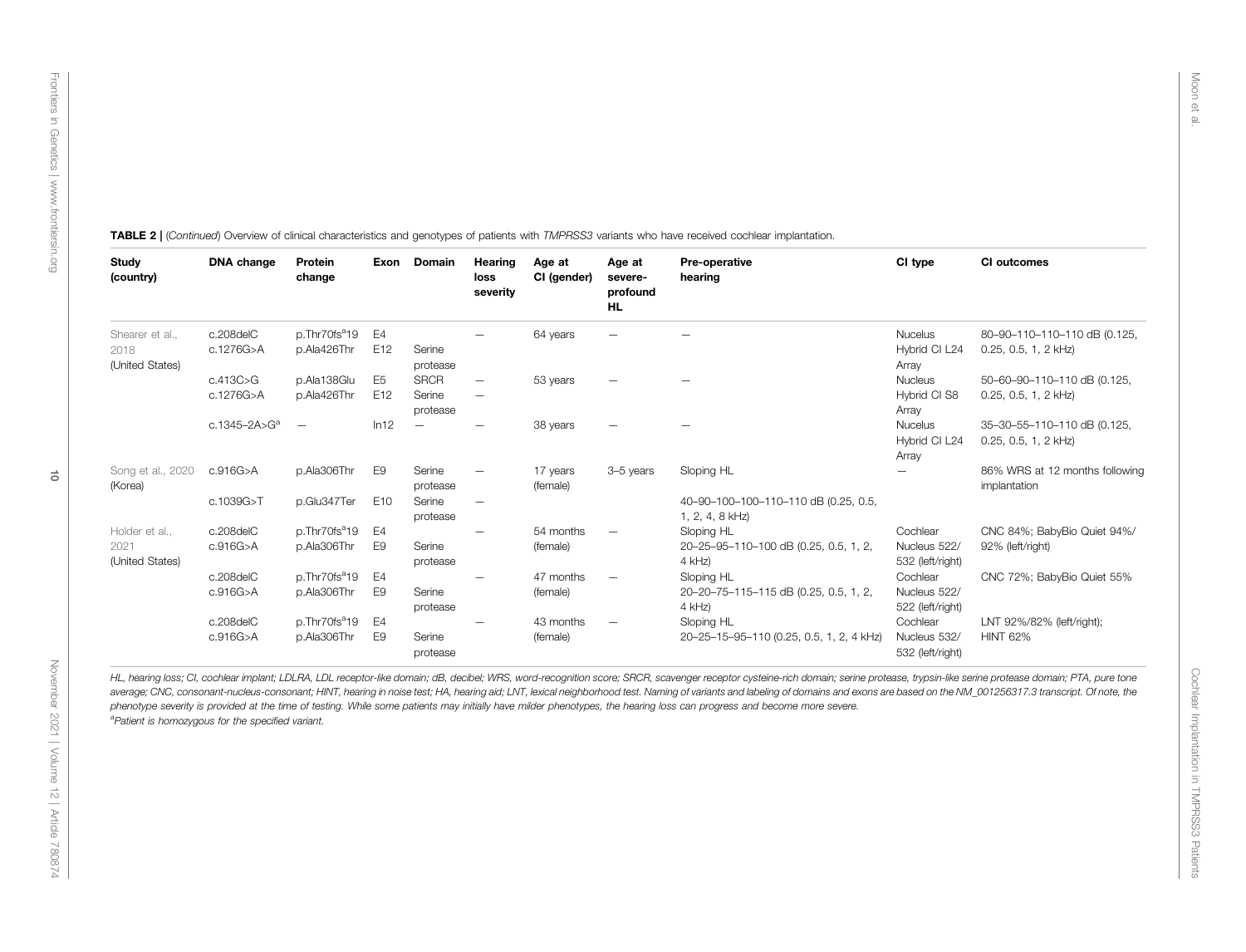

<span id="page-10-1"></span><span id="page-10-0"></span>TABLE 3 | Genotype and phenotype overview of our patient cohort.

| Family | Age       | Gender | DNA change                                 | Protein change                         | Configuration | <b>HL</b> onset      | <b>HL</b> severity                                                    |
|--------|-----------|--------|--------------------------------------------|----------------------------------------|---------------|----------------------|-----------------------------------------------------------------------|
| A      | 16 months | F      | <b>Deletion of Exons</b><br>1-5 and $13^a$ |                                        |               | Congenital           |                                                                       |
|        | 6 years   | M      | <b>Deletion of Exons</b><br>1-5 and $13^a$ |                                        |               | Congenital           |                                                                       |
| B      | 3 months  | M      | $c.208$ del $C^a$                          | p.Thr70fs <sup>a</sup> 19              |               | Congenital           | Profound                                                              |
| C      | 9 months  | F      | c.208delC; c.1192C>T                       | p.Thr70fs <sup>a</sup> 19; p.Gln398X   |               | Congenital           | Profound                                                              |
| D      | 8 years   | M      | c.208delC; c.1276G>A                       | p.Thr70fs <sup>a</sup> 19; p.Ala426Thr |               |                      | Sloping hearing loss                                                  |
|        | 13 years  | F      |                                            |                                        |               |                      | Sloping sensorineural hearing loss                                    |
|        | 15 years  | M      |                                            |                                        | Trans         | 10 years old         | Progressive sloping, moderate left, severe<br>right                   |
| Ε      | 13 years  | F      | c.208delC; c.413C>G                        | p.Thr70fs <sup>a</sup> 19; p.Ala138Glu |               |                      | Progressive, sloping, severe                                          |
| F      | 11 years  | F      | c.208delC; c.413C>G                        | p.Thr70fs <sup>a</sup> 19; p.Ala138Glu | -             | 9 years old          | Sloping, profound                                                     |
| G      | 22 years  | F      | c.208delC; c.413C>G                        | p.Thr70fs <sup>a</sup> 19; p.Ala138Glu |               | 19 years old         |                                                                       |
| Н      | 6 years   | M      | $c.323-6G > A$ ;<br>c.325C > T             | $-$ ; p.Arq109 $Trp$                   |               | Congenital           | Moderately severe to profound                                         |
|        | 1 year    | M      | c.579dupA;<br>c.1183G>C                    | p.Cys194MetfsX17;<br>p.Asp395His       | Trans         | Congenital           | Severe to profound                                                    |
| J      | 22 years  | M      | c.238C>T; c.1343T>C                        | p.Arg80Cys; p.Met448Thr                |               | 12 years old         | Progressive, moderate-severe left, severe<br>right                    |
|        | 24 years  | M      | c.238C>T; c.1343T>C                        | p.Arg80Cys; p.Met448Thr                |               | $10-12$ years<br>old |                                                                       |
| Κ      | 3 years   | F      | c.310G>A; c.916G>A                         | p.Glu104Lys; p.Ala306Thr               |               |                      | Moderately severe at low frequencies,<br>profound at high frequencies |
| L      | 17 years  | M      | c.325C>T; c.413C>G                         | p.Arq109Trp; p.Ala138Glu               |               | 4 years old          | Moderate-severe                                                       |
| M      | 12 years  | M      | c.413C>G; c.916G>A                         | p.Ala138Glu; p.Ala306Thr               |               | Congenital           | Progressive, high frequency, moderate                                 |
| N      | 36 years  | M      | c.208delC; c.1306C>T                       | p.Thr70fs <sup>a</sup> 19; p.Arq436Gly | -             | Congenital           | Progressive, profound                                                 |

HL, hearing loss. Novel variant is bolded. Naming of variants is based on the NM\_001256317.3 transcript. <sup>a</sup>patient is homozygous for the specified variant.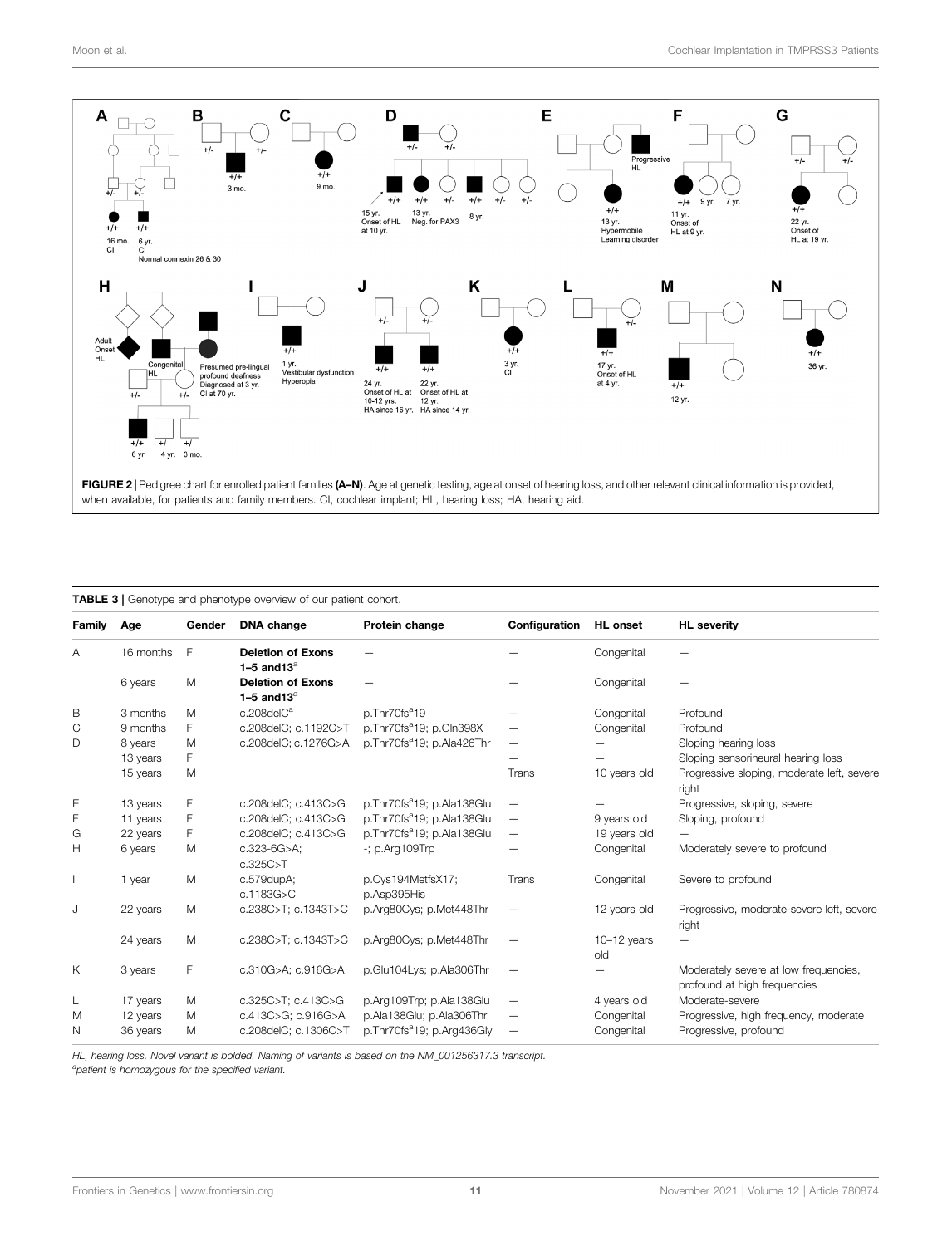<span id="page-11-5"></span>individuals ([Wattenhofer et al., 2002](#page-13-3)). However, a recent epidemiological study of patients undergoing CI revealed that 10% (13) of patients with positive genetic testing had TMPRSS3 gene variants ([Seligman et al., 2021](#page-12-8)). As adoption of genetic testing in clinical practice continues to grow, it is important to be aware of common TMPRSS3 variants and associated phenotypes to best counsel patients.

In our cohort of 18 patients, 15 of whom were White, the most frequently observed variants were p.Thr70fs\*19 and p.Ala138Glu implying that those were either hot spots or founder variants. The combination of the p.Thr70fs\*19 frameshift variant with a missense variant appeared to cause sloping hearing loss that varied in severity. Biallelic pLOF variants appeared to cause congenital profound hearing loss. This phenotype information is valuable when trying to understand potential patient prognosis based on genetic testing results.

Previous studies on the role of CI in patients with TMPRSS3 variants have reported variable results. In one study, poor outcomes following CI in patients with TMPRSS3 variants were attributed to the expression of the TMPRSS3 gene in SGNs as opposed to other locations in the cochlea such as the membranous labyrinth [\(Eppsteiner et al., 2012](#page-12-24)). These authors also suggested that patients with pathogenic TMPRSS3 variants may have continued loss of SGNs over time which could contribute to ongoing hearing deterioration even after CI. However, recent studies have shown predominantly positive outcomes following CI in patients with TMPRSS3 variants ([Weegerink et al., 2011](#page-13-4); [Miyagawa et al., 2013](#page-12-18); [Chung et al., 2014;](#page-12-7) [Miyagawa et al., 2015;](#page-12-4) [Battelino et al., 2016;](#page-11-2) [Gao](#page-12-5) [et al., 2017](#page-12-5); [Shearer et al., 2018;](#page-13-7) [Song et al., 2020;](#page-13-10) [Holder et al., 2021\)](#page-12-33). This discrepancy might be related to the large duration of deafness and older age of the two patients in [Eppsteiner et al. \(2012\)](#page-12-24) and [Holder et al. \(2021\)](#page-12-33). In addition, a study of CI outcomes in pediatric patients with TMPRSS3 variants reported positive outcomes with no evidence of SGN degeneration leading to decreased performance over time [\(Holder et al., 2021](#page-12-33)). Furthermore, it was suggested that even if SGN degeneration does contribute to a longitudinal decline in performance, early CI may help slow or reverse this process [\(Holder et al., 2021](#page-12-33)). Even so, many clinics do not implant patients with precipitously sloping hearing loss as they do not meet labeled indications for CI. However, off-label implantation has been shown to be beneficial and is being employed much more frequently at major academic medical centers [\(Carlson et al., 2015](#page-11-6); [Leigh et al.,](#page-12-42) [2016;](#page-12-42) [Carlson et al., 2018\)](#page-11-7).

# **REFERENCES**

- <span id="page-11-1"></span>Ahmed, Z. M., Cindy Li, X., Powell, S. D., Riazuddin, S., Young, T.-L., Ramzan, K., et al. (2004). Characterization of a New Full Length TMPRSS3 Isoform and Identification of Mutant Alleles Responsible for Nonsyndromic Recessive Deafness in Newfoundland and Pakistan. BMC Med. Genet. 5, 24. doi:[10.1186/1471-2350-5-24](https://doi.org/10.1186/1471-2350-5-24)
- <span id="page-11-2"></span>Battelino, S., Klancar, G., Kovac, J., Battelino, T., and Trebusak Podkrajsek, K. (2016). TMPRSS3 Mutations in Autosomal Recessive Nonsyndromic Hearing Loss. Eur. Arch. Otorhinolaryngol. 273 (5), 1151–1154. doi:[10.1007/s00405-015-3671-0](https://doi.org/10.1007/s00405-015-3671-0)
- <span id="page-11-0"></span>Ben-Yosef, T., Wattenhofer, M., Riazuddin, S., Ahmed, Z. M., Scott, H. S., Kudoh, J., et al. (2001). Novel Mutations of TMPRSS3 in Four DFNB8/B10 Families Segregating Congenital Autosomal Recessive Deafness. J. Med. Genet. 38 (6), 396–400. doi:[10.1136/jmg.38.6.396](https://doi.org/10.1136/jmg.38.6.396)

Taken together with the positive clinical outcomes following CI in two patients from our cohort, it is evident that CI is a promising treatment strategy for patients with TMPRSS3 variants. Active intervention with CI is likely to be beneficial, particularly in patients in whom residual hearing is preserved. It is imperative that the benefits of CI are made clear when counseling patients on their potential treatment options.

### DATA AVAILABILITY STATEMENT

The evidence for all variants classified by the authors is included in submissions to ClinVar by the Laboratory for Molecular Medicine (Organization ID: 21766). All other data supporting the conclusions of this article, if not directly included in the paper, will be made available by the authors, without undue reservation.

### ETHICS STATEMENT

The studies involving human participants were reviewed and approved by the Mass General Brigham Human Research Committee's IRB. Written informed consent to participate in this study was provided by the participants' legal guardian/next of kin.

### AUTHOR CONTRIBUTIONS

IM and AG co-wrote the manuscript and prepared the tables and figures, VS edited the manuscript and prepared the tables and figures for submission, HR edited the manuscript and provided technical feedback, KS conceived, designed, and supervised the manuscript writing and editing.

# FUNDING

We gratefully acknowledge support from the National Institutes of Health grant R01 DC015824 (KMS) and Jennifer and Louis Hernandez (KMS).

- <span id="page-11-4"></span>Bowles, B., Ferrer, A., Nishimura, C. J., Pinto E Vairo, F., Rey, T., Leheup, B., et al. (2021). TSPEAR Variants Are Primarily Associated with Ectodermal Dysplasia and Tooth Agenesis but Not Hearing Loss: A Novel Cohort Study. Am. J. Med. Genet. 185 (8), 2417–2433. doi[:10.1002/ajmg.a.62347](https://doi.org/10.1002/ajmg.a.62347)
- <span id="page-11-3"></span>Capalbo, A., Valero, R. A., Jimenez-Almazan, J., Pardo, P. M., Fabiani, M., Jiménez, D., et al. (2019). Optimizing Clinical Exome Design and Parallel Gene-Testing for Recessive Genetic Conditions in Preconception Carrier Screening: Translational Research Genomic Data from 14,125 Exomes. Plos Genet. 15 (10), e1008409. doi[:10.1371/journal.pgen.1008409](https://doi.org/10.1371/journal.pgen.1008409)
- <span id="page-11-7"></span>Carlson, M. L., Sladen, D. P., Gurgel, R. K., Tombers, N. M., Lohse, C. M., and Driscoll, C. L. (2018). Survey of the American Neurotology Society on Cochlear Implantation: Part 1, Candidacy Assessment and Expanding Indications. Otol. Neurotol. 39 (1), e12–e19. doi[:10.1097/MAO.0000000000001632](https://doi.org/10.1097/MAO.0000000000001632)
- <span id="page-11-6"></span>Carlson, M. L., Sladen, D. P., Haynes, D. S., Driscoll, C. L., DeJong, M. D., Erickson, H. C., et al. (2015). Evidence for the Expansion of Pediatric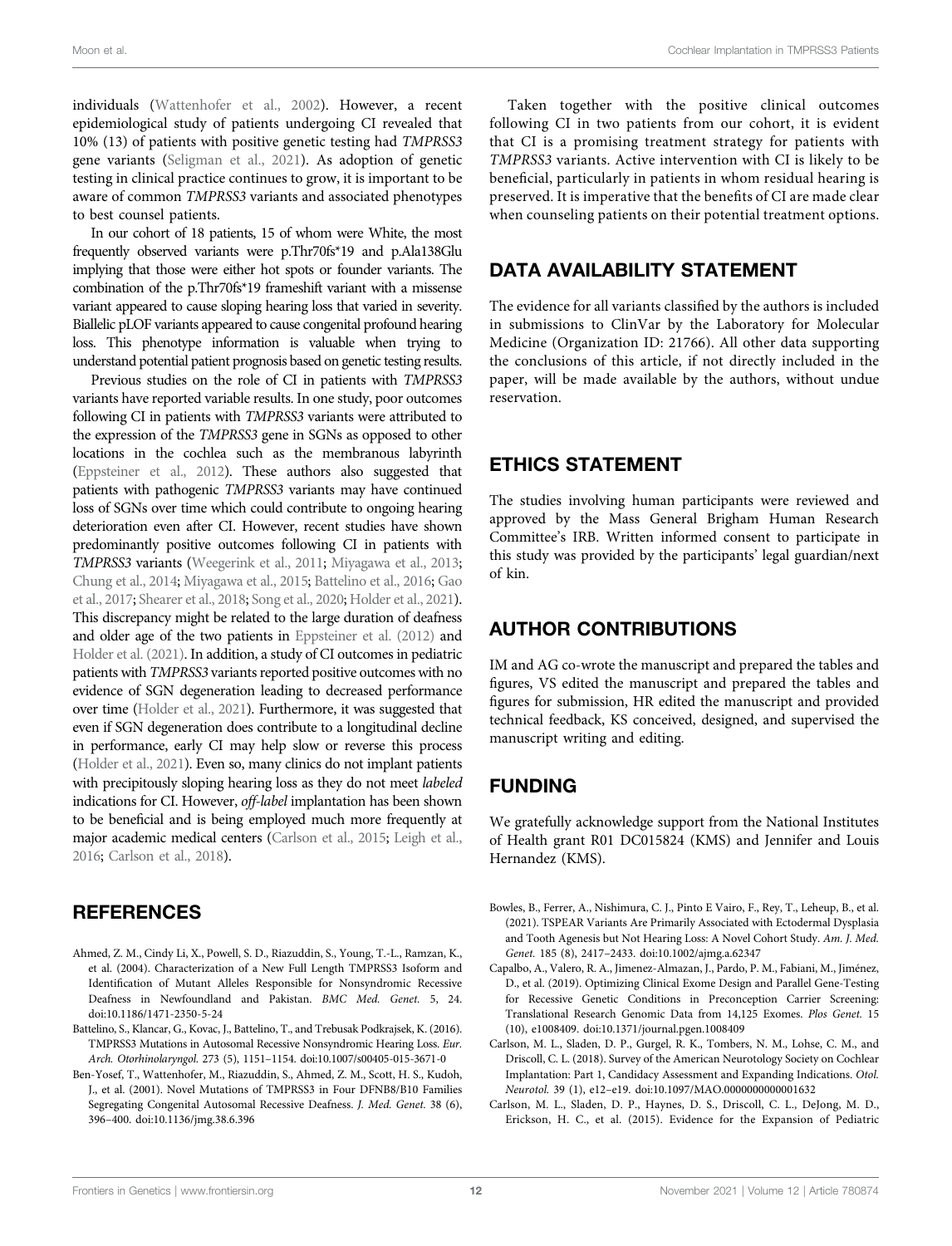<span id="page-12-40"></span>Cochlear Implant Candidacy. Otol. Neurotol. 36 (1), 43–50. doi:[10.1097/](https://doi.org/10.1097/MAO.0000000000000607) [MAO.0000000000000607](https://doi.org/10.1097/MAO.0000000000000607)

- <span id="page-12-19"></span>Charif, M., Abidi, O., Boulouiz, R., Nahili, H., Rouba, H., Kandil, M., et al. (2012). Molecular Analysis of the TMPRSS3 Gene in Moroccan Families with Nonsyndromic Hearing Loss. Biochem. Biophysical Res. Commun. 419 (4), 643–647. doi:[10.1016/j.bbrc.2012.02.066](https://doi.org/10.1016/j.bbrc.2012.02.066)
- <span id="page-12-7"></span>Chung, J., Park, S. M., Chang, S. O., Chung, T., Lee, K. Y., Kim, A. R., et al. (2014). A Novel Mutation of TMPRSS3 Related to Milder Auditory Phenotype in Korean Postlingual Deafness: a Possible Future Implication for a Personalized Auditory Rehabilitation. J. Mol. Med. 92 (6), 651–663. doi:[10.1007/s00109-014-1128-3](https://doi.org/10.1007/s00109-014-1128-3)
- <span id="page-12-12"></span>Diaz-Horta, O., Duman, D., Foster, J., Sırmacı, A., Gonzalez, M., Mahdieh, N., et al. (2012). Whole-exome Sequencing Efficiently Detects Rare Mutations in Autosomal Recessive Nonsyndromic Hearing Loss. PLoS One 7 (11), e50628. doi:[10.1371/journal.pone.0050628](https://doi.org/10.1371/journal.pone.0050628)
- <span id="page-12-3"></span>DiStefano, M. T., Hemphill, S. E., Cushman, B. J., Bowser, M. J., Hynes, E., Grant, A. R., et al. (2018). Curating Clinically Relevant Transcripts for the Interpretation of Sequence Variants. J. Mol. Diagn. 20 (6), 789–801. doi:[10.1016/j.jmoldx.2018.06.005](https://doi.org/10.1016/j.jmoldx.2018.06.005)
- <span id="page-12-31"></span>Duman, D., Sirmaci, A., Cengiz, F. B., Ozdag, H., and Tekin, M. (2011). Screening of 38 Genes Identifies Mutations in 62% of Families with Nonsyndromic Deafness in Turkey. Genet. Test. Mol. Biomarkers 15 (1-2), 29–33. doi[:10.1089/gtmb.2010.0120](https://doi.org/10.1089/gtmb.2010.0120)
- <span id="page-12-10"></span>Duzkale, H., Shen, J., McLaughlin, H., Alfares, A., Kelly, M., Pugh, T., et al. (2013). A Systematic Approach to Assessing the Clinical Significance of Genetic Variants. Clin. Genet. 84 (5), 453–463. doi[:10.1111/cge.12257](https://doi.org/10.1111/cge.12257)
- <span id="page-12-27"></span>Elbracht, M., Senderek, J., Eggermann, T., Thurmer, C., Park, J., Westhofen, M., et al. (2007). Autosomal Recessive Postlingual Hearing Loss (DFNB8): Compound Heterozygosity for Two Novel TMPRSS3 Mutations in German Siblings. J. Med. Genet. 44 (6), e81. doi[:10.1136/jmg.2007.049122](https://doi.org/10.1136/jmg.2007.049122)
- <span id="page-12-24"></span>Eppsteiner, R. W., Shearer, A. E., Hildebrand, M. S., Deluca, A. P., Ji, H., Dunn, C. C., et al. (2012). Prediction of Cochlear Implant Performance by Genetic Mutation: the Spiral Ganglion Hypothesis. Hearing Res. 292 (1-2), 51–58. doi:[10.1016/j.heares.2012.08.007](https://doi.org/10.1016/j.heares.2012.08.007)
- <span id="page-12-30"></span>Fan, D., Zhu, W., Li, D., Ji, D., and Wang, P. (2014). Identification of a Novel Homozygous Mutation, TMPRSS3: c.535G>A, in a Tibetan Family with Autosomal Recessive Non-syndromic Hearing Loss. PLoS One 9 (12), e114136. doi[:10.1371/journal.pone.0114136](https://doi.org/10.1371/journal.pone.0114136)
- <span id="page-12-22"></span>Ganapathy, A., Pandey, N., Srisailapathy, C. R. S., Jalvi, R., Malhotra, V., Venkatappa, M., et al. (2014). Non-syndromic Hearing Impairment in India: High Allelic Heterogeneity Among Mutations in TMPRSS3, TMC1, USHIC, CDH23 and TMIE. PLoS One 9 (1), e84773. doi[:10.1371/journal.pone.0084773](https://doi.org/10.1371/journal.pone.0084773)
- <span id="page-12-5"></span>Gao, X., Huang, S.-S., Yuan, Y.-Y., Xu, J.-C., Gu, P., Bai, D., et al. (2017). Identification ofTMPRSS3as a Significant Contributor to Autosomal Recessive Hearing Loss in the Chinese Population. Neural Plasticity 2017, 1–8. doi:[10.1155/2017/3192090](https://doi.org/10.1155/2017/3192090)
- <span id="page-12-20"></span>Gu, X., Guo, L., Ji, H., Sun, S., Chai, R., Wang, L., et al. (2015). Genetic Testing for Sporadic Hearing Loss Using Targeted Massively Parallel Sequencing Identifies 10 Novel Mutations. Clin. Genet. 87 (6), 588–593. doi[:10.1111/cge.12431](https://doi.org/10.1111/cge.12431)
- <span id="page-12-2"></span>Guipponi, M., Vuagniaux, G., Wattenhofer, M., Shibuya, K., Vazquez, M., Dougherty, L., et al. (2002). The Transmembrane Serine Protease (TMPRSS3) Mutated in Deafness DFNB8/10 Activates the Epithelial Sodium Channel (ENaC) In Vitro. Hum. Mol. Genet. 11 (23), 2829–2836. doi[:10.1093/hmg/11.23.2829](https://doi.org/10.1093/hmg/11.23.2829)
- <span id="page-12-33"></span>Holder, J. T., Morrel, W., Rivas, A., Labadie, R. F., and Gifford, R. H. (2021). Cochlear Implantation and Electric Acoustic Stimulation in Children with TMPRSS3 Genetic Mutation. Otol. Neurotol. 42 (3), 396–401. doi:[10.1097/](https://doi.org/10.1097/MAO.0000000000002943) [MAO.0000000000002943](https://doi.org/10.1097/MAO.0000000000002943)
- <span id="page-12-28"></span>Khan, A., Han, S., Wang, R., Ansar, M., Ahmad, W., and Zhang, X. (2019). Sequence Variants in Genes Causing Nonsyndromic Hearing Loss in a Pakistani Cohort. Mol. Genet. Genomic Med. 7 (9), e917. doi:[10.1002/mgg3.917](https://doi.org/10.1002/mgg3.917)
- <span id="page-12-23"></span>Kim, A., Chung, J., Kim, N., Lee, C., Park, W.-Y., Oh, D.-Y., et al. (2017). The Analysis of A Frequent TMPRSS3 Allele Containing P.V116M and P.V291L in A Cis Configuration Among Deaf Koreans. Ijms 18 (11), 2246. doi[:10.3390/ijms18112246](https://doi.org/10.3390/ijms18112246)
- <span id="page-12-15"></span>Lechowicz, U., Gambin, T., Pollak, A., Podgorska, A., Stawinski, P., Franke, A., et al. (2017). Iterative Sequencing and Variant Screening (ISVS) as a Novel Pathogenic Mutations Search Strategy - Application for TMPRSS3 Mutations Screen. Sci. Rep. 7 (1), 2543. doi[:10.1038/s41598-017-02315-w](https://doi.org/10.1038/s41598-017-02315-w)
- <span id="page-12-14"></span>Lee, J., Baek, J.-I., Choi, J. Y., Kim, U.-K., Lee, S.-H., and Lee, K.-Y. (2013). Genetic Analysis of TMPRSS3 Gene in the Korean Population with Autosomal Recessive Nonsyndromic Hearing Loss.Gene 532 (2), 276–280. doi[:10.1016/j.gene.2013.07.108](https://doi.org/10.1016/j.gene.2013.07.108)
- <span id="page-12-41"></span><span id="page-12-39"></span><span id="page-12-37"></span><span id="page-12-35"></span><span id="page-12-21"></span>Lee, K., Khan, S., Islam, A., Ansar, M., Andrade, P. B., Kim, S., et al. (2012). Novel TMPRSS3 Variants in Pakistani Families with Autosomal Recessive Nonsyndromic Hearing Impairment. Clin. Genet. 82 (1), 56–63. doi[:10.1111/](https://doi.org/10.1111/j.1399-0004.2011.01695.x) [j.1399-0004.2011.01695.x](https://doi.org/10.1111/j.1399-0004.2011.01695.x)
- <span id="page-12-29"></span>Lee, Y. J., Park, D., Kim, S. Y., and Park, W. J. (2003). Pathogenic Mutations but Not Polymorphisms in Congenital and Childhood Onset Autosomal Recessive Deafness Disrupt the Proteolytic Activity of TMPRSS3. J. Med. Genet. 40 (8), 629–631. doi:[10.1136/jmg.40.8.629](https://doi.org/10.1136/jmg.40.8.629)
- <span id="page-12-42"></span>Leigh, J. R., Moran, M., Hollow, R., and Dowell, R. C. (2016). Evidence-based Guidelines for Recommending Cochlear Implantation for Postlingually Deafened Adults. Int. J. Audiol. 55 (2), S3–S8. doi[:10.3109/14992027.2016.1146415](https://doi.org/10.3109/14992027.2016.1146415)
- <span id="page-12-34"></span>Leone, M. P., Palumbo, P., Ortore, R., Castellana, S., Palumbo, O., Melchionda, S., et al. (2017). Putative TMPRSS3/GJB2 Digenic Inheritance of Hearing Loss Detected by Targeted Resequencing. Mol. Cell Probes 33, 24–27. doi[:10.1016/](https://doi.org/10.1016/j.mcp.2017.03.001) [j.mcp.2017.03.001](https://doi.org/10.1016/j.mcp.2017.03.001)
- <span id="page-12-26"></span>Li, X., Tan, B., Wang, X., Xu, X., Wang, C., Zhong, M., et al. (2019). Identification of a Complex Genomic Rearrangement in TMPRSS3 by Massively Parallel Sequencing in Chinese Cases with Prelingual Hearing Loss. Mol. Genet. Genomic Med. 7 (6), e685. doi[:10.1002/mgg3.685](https://doi.org/10.1002/mgg3.685)
- <span id="page-12-16"></span>Likar, T., Hasanhodžić, M., Teran, N., Maver, A., Peterlin, B., and Writzl, K. (2018). Diagnostic Outcomes of Exome Sequencing in Patients with Syndromic or Nonsyndromic Hearing Loss. PLoS One 13 (1), e0188578. doi[:10.1371/journal.pone.0188578](https://doi.org/10.1371/journal.pone.0188578)
- <span id="page-12-6"></span>Masmoudi, S., Antonarakis, S. E., Schwede, T., Ghorbel, A. M., Gratri, M. h., Pappasavas, M.-P., et al. (2001). Novel Missense Mutations of TMPRSS3 in Two Consanguineous Tunisian Families with Non-syndromic Autosomal Recessive Deafness. Hum. Mutat. 18 (2), 101–108. doi:[10.1002/humu.1159](https://doi.org/10.1002/humu.1159)
- <span id="page-12-38"></span><span id="page-12-36"></span><span id="page-12-18"></span>Miyagawa, M., Nishio, S.-y., Ikeda, T., Fukushima, K., and Usami, S.-i. (2013). Massively Parallel DNA Sequencing Successfully Identifies New Causative Mutations in Deafness Genes in Patients with Cochlear Implantation and EAS. PLoS One 8 (10), e75793. doi[:10.1371/journal.pone.0075793](https://doi.org/10.1371/journal.pone.0075793)
- <span id="page-12-4"></span>Miyagawa, M., Nishio, S.-y., Sakurai, Y., Hattori, M., Tsukada, K., Moteki, H., et al. (2015). The Patients Associated with TMPRSS3 Mutations Are Good Candidates for Electric Acoustic Stimulation. Ann. Otol. Rhinol. Laryngol. 124 (1), 193S–204S. doi:[10.1177/0003489415575056](https://doi.org/10.1177/0003489415575056)
- <span id="page-12-32"></span>Noman, M., Ishaq, R., Bukhari, S. A., Ahmed, Z. M., and Riazuddin, S. (2019). Delineation of Homozygous Variants Associated with Prelingual Sensorineural Hearing Loss in Pakistani Families. Genes 10 (12), 1031. doi[:10.3390/genes10121031](https://doi.org/10.3390/genes10121031)
- <span id="page-12-9"></span>Pugh, T. J., Amr, S. S., Bowser, M. J., Gowrisankar, S., Hynes, E., Mahanta, L. M., et al. (2016). VisCap: Inference and Visualization of Germ-Line Copy-Number Variants from Targeted Clinical Sequencing Data. Genet. Med. 18 (7), 712–719. doi[:10.1038/gim.2015.156](https://doi.org/10.1038/gim.2015.156)
- <span id="page-12-1"></span>Rawlings, N. D., Barrett, A. J., and Bateman, A. (2010). MEROPS: the Peptidase Database. Nucleic Acids Res. 38, D227–D233. doi:[10.1093/nar/gkp971](https://doi.org/10.1093/nar/gkp971)
- <span id="page-12-11"></span>Richards, S., Aziz, N., Aziz, N., Bale, S., Bick, D., Das, S., et al. (2015). Standards and Guidelines for the Interpretation of Sequence Variants: a Joint Consensus Recommendation of the American College of Medical Genetics and Genomics and the Association for Molecular Pathology. Genet. Med. 17 (5), 405–423. doi[:10.1038/gim.2015.30](https://doi.org/10.1038/gim.2015.30)
- <span id="page-12-17"></span>Safka Brozkova, D., Poisson Marková, S., Mészárosová, A. U., Jenčík, J., Čejnová, V., Čada, Z., et al. (2020). Spectrum and Frequencies of Non GJB2 Gene Mutations in Czech Patients with Early Non-syndromic Hearing Loss Detected by Gene Panel NGS and Whole-exome Sequencing. Clin. Genet. 98 (6), 548–554. doi:[10.1111/cge.13839](https://doi.org/10.1111/cge.13839)
- <span id="page-12-25"></span>Sang, S., Ling, J., Liu, X., Mei, L., Cai, X., Li, T., et al. (2019). Proband Whole-Exome Sequencing Identified Genes Responsible for Autosomal Recessive Nonsyndromic Hearing Loss in 33 Chinese Nuclear Families. Front. Genet. 10, 639. doi[:10.3389/fgene.2019.00639](https://doi.org/10.3389/fgene.2019.00639)
- <span id="page-12-0"></span>Sarrias, M. R., Gronlund, J., Padilla, O., Madsen, J., Holmskov, U., and Lozano, F. (2004). The Scavenger Receptor Cysteine-Rich (SRCR) Domain: an Ancient and Highly Conserved Protein Module of the Innate Immune System. Crit. Rev. Immunol. 24 (1), 1–38. doi[:10.1615/critrevimmunol.v24.i1.10](https://doi.org/10.1615/critrevimmunol.v24.i1.10)
- <span id="page-12-13"></span>Scott, H. S., Kudoh, J., Wattenhofer, M., Shibuya, K., Berry, A., Chrast, R., et al. (2001). Insertion of β-satellite Repeats Identifies a Transmembrane Protease Causing Both Congenital and Childhood Onset Autosomal Recessive Deafness. Nat. Genet. 27 (1), 59–63. doi:[10.1038/83768](https://doi.org/10.1038/83768)
- <span id="page-12-8"></span>Seligman, K. L., Shearer, A. E., Frees, K., Nishimura, C., Kolbe, D., Dunn, C., et al. (2021). Genetic Causes of Hearing Loss in a Large Cohort of Cochlear Implant Recipients. Otolaryngol. Head Neck Surg., 019459982110213. doi[:10.1177/01945998211021308](https://doi.org/10.1177/01945998211021308)